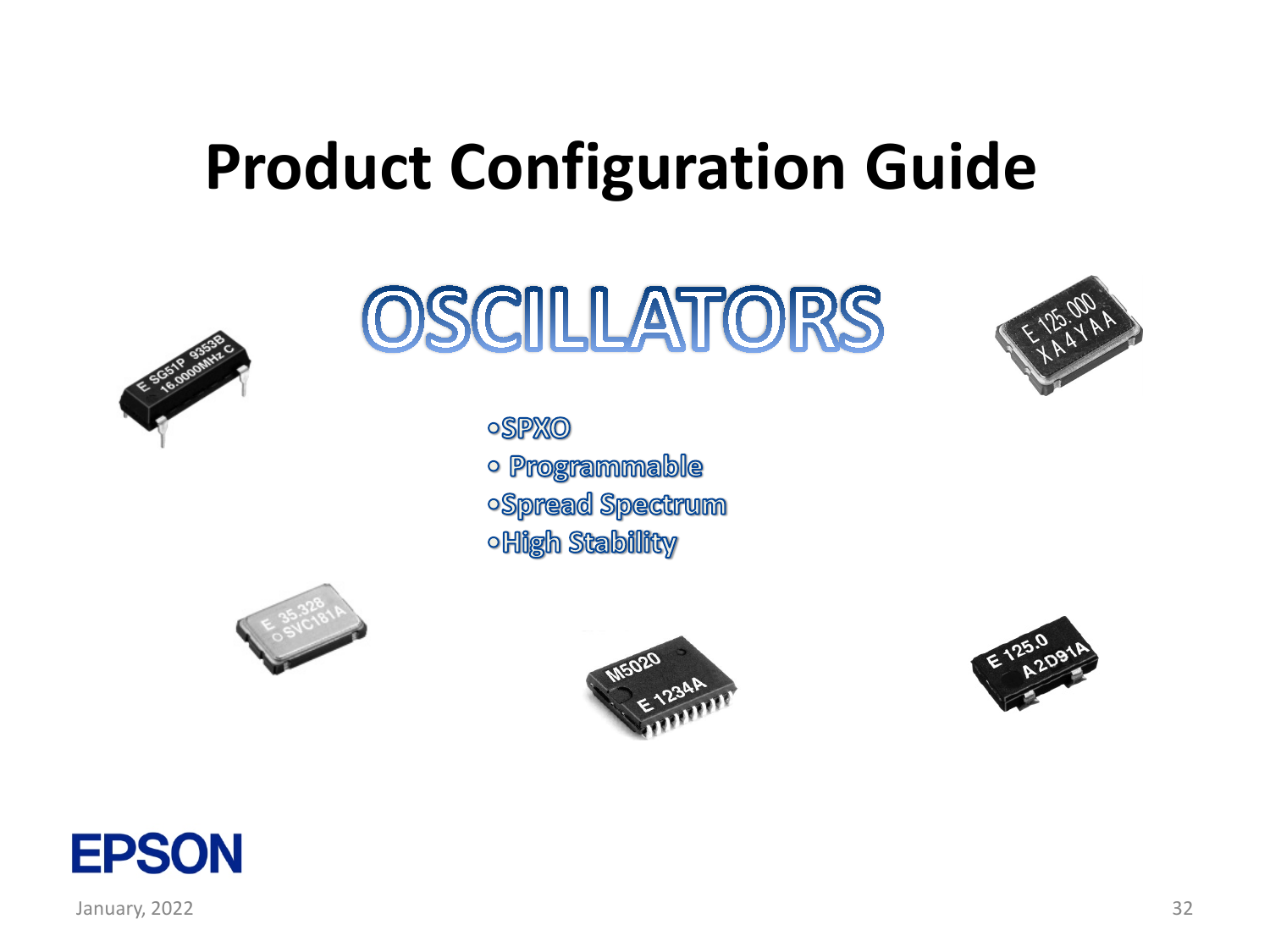

#### **Crystal Oscillators - SPXO**





#### **NOTE:**

Please contact us for requirements not listed in this specification.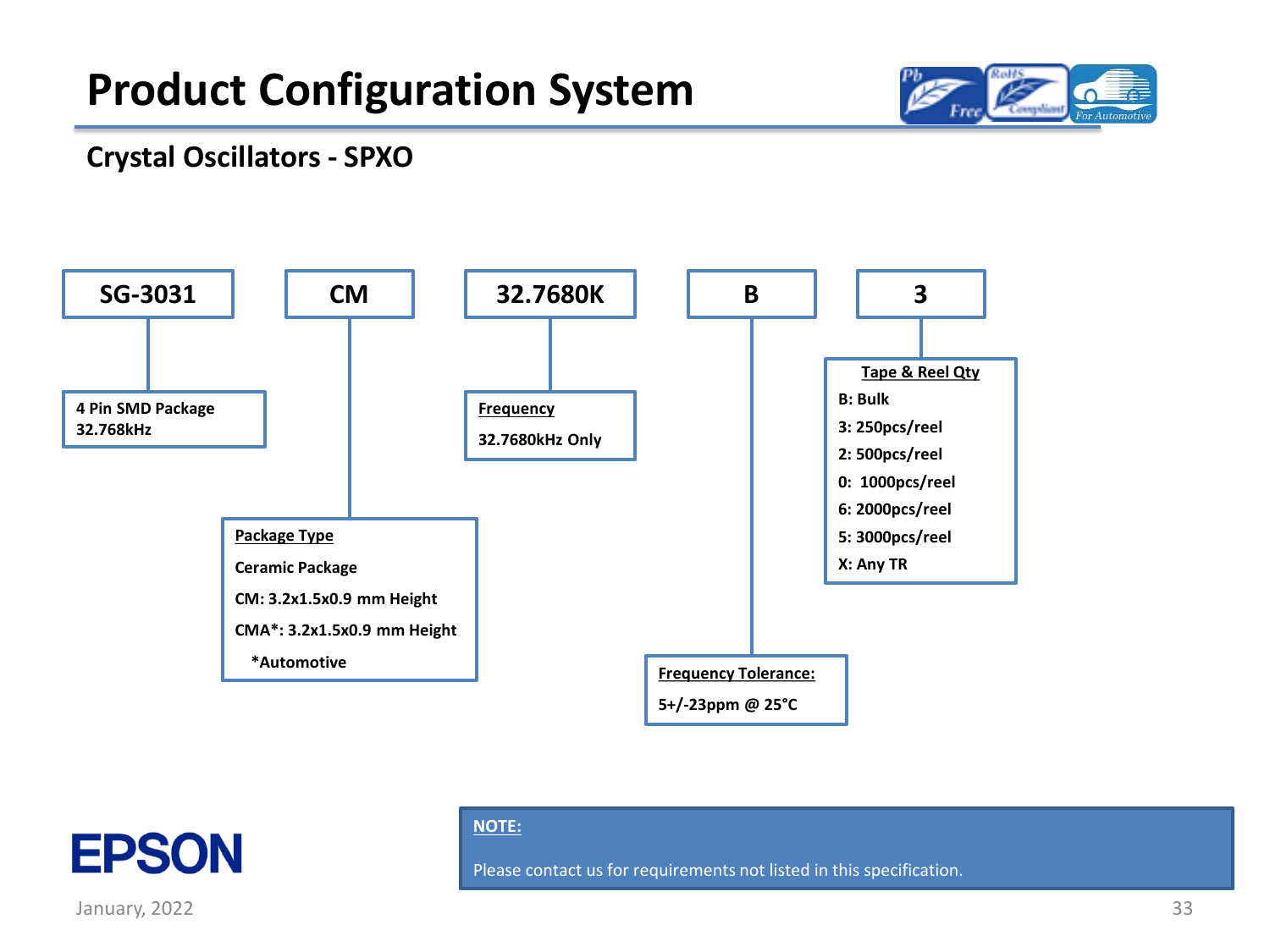

# **Discontinued**



Note: All LC packages are RoHS Compliant, Pure SN

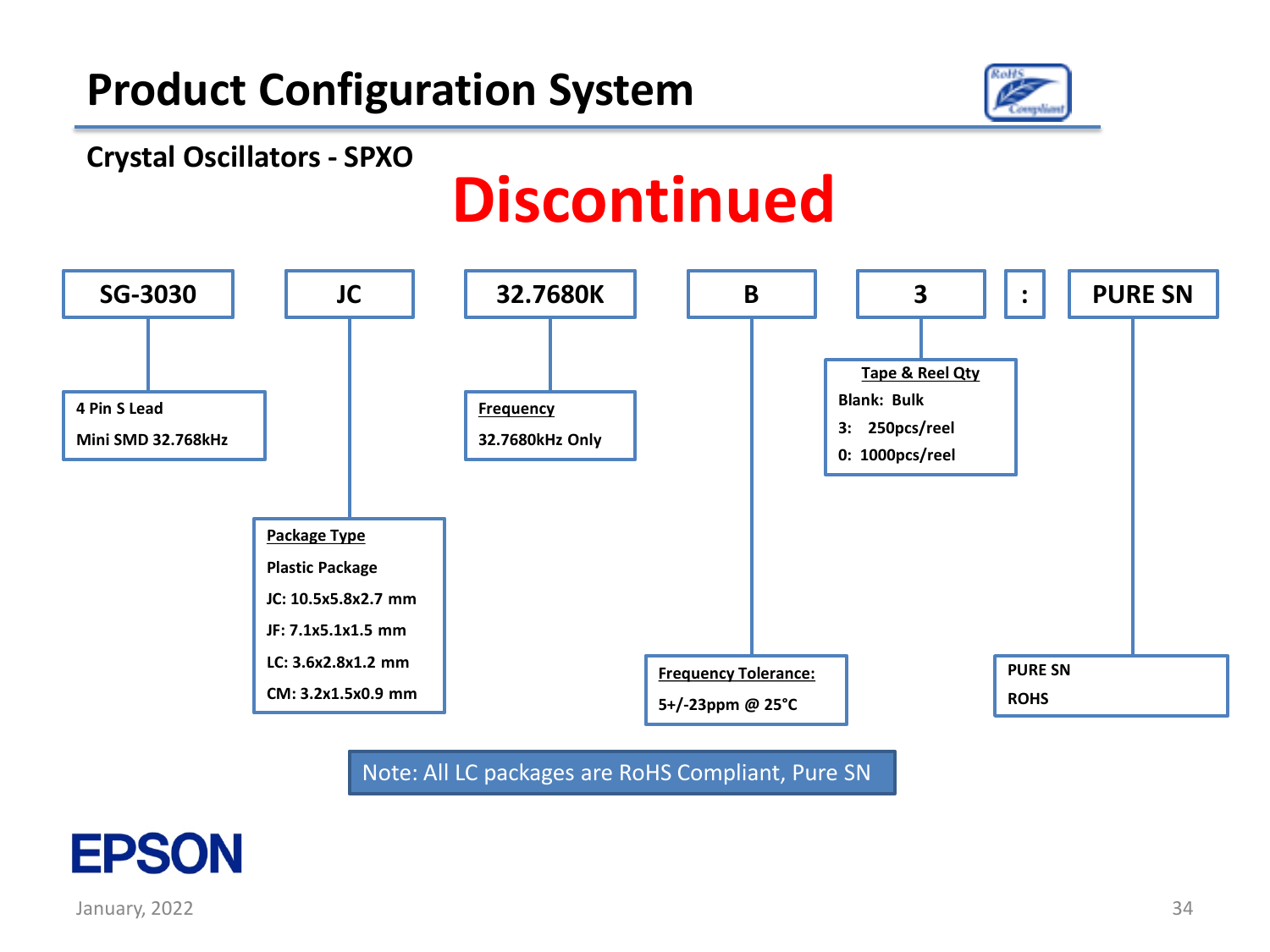



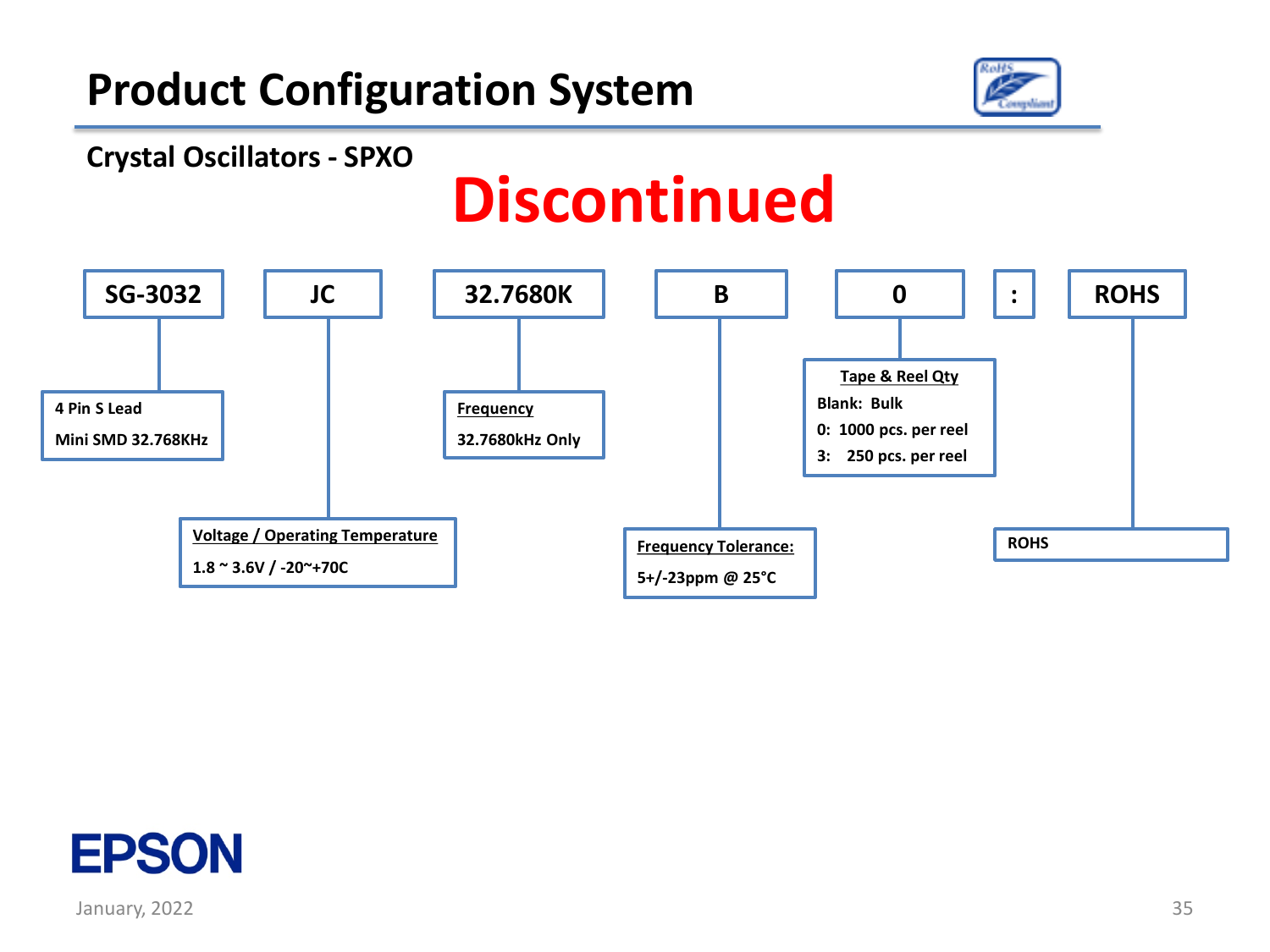



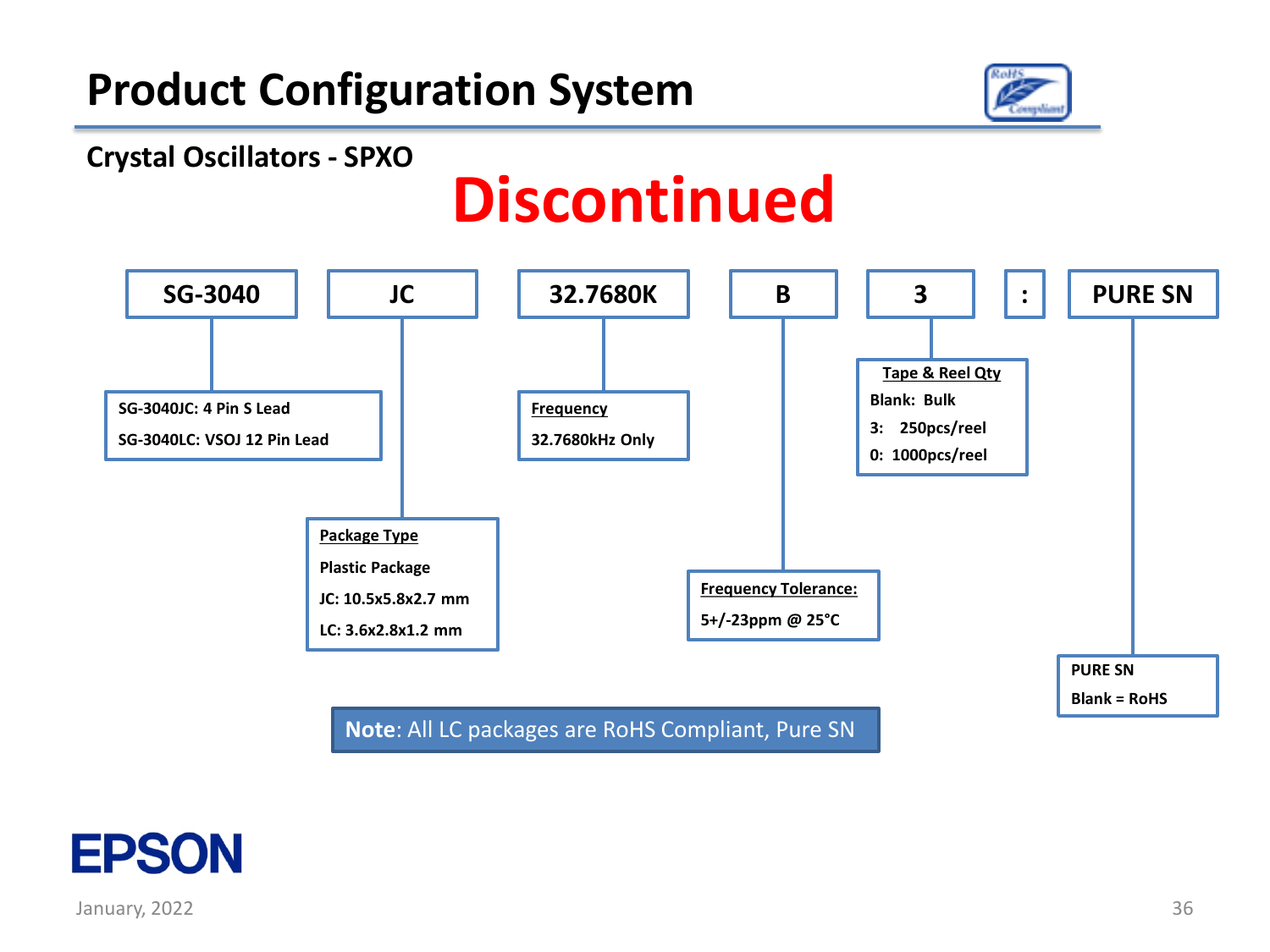



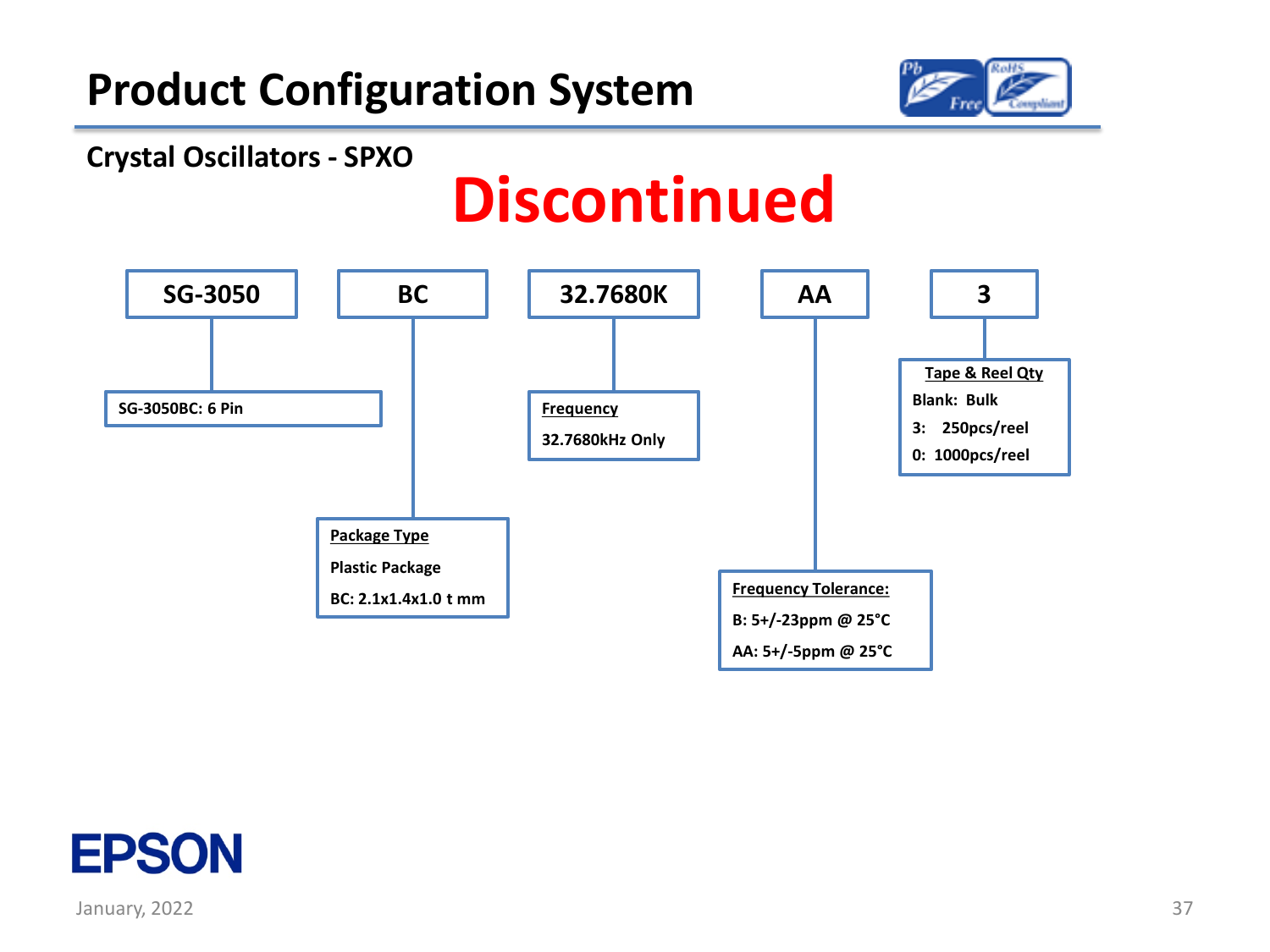



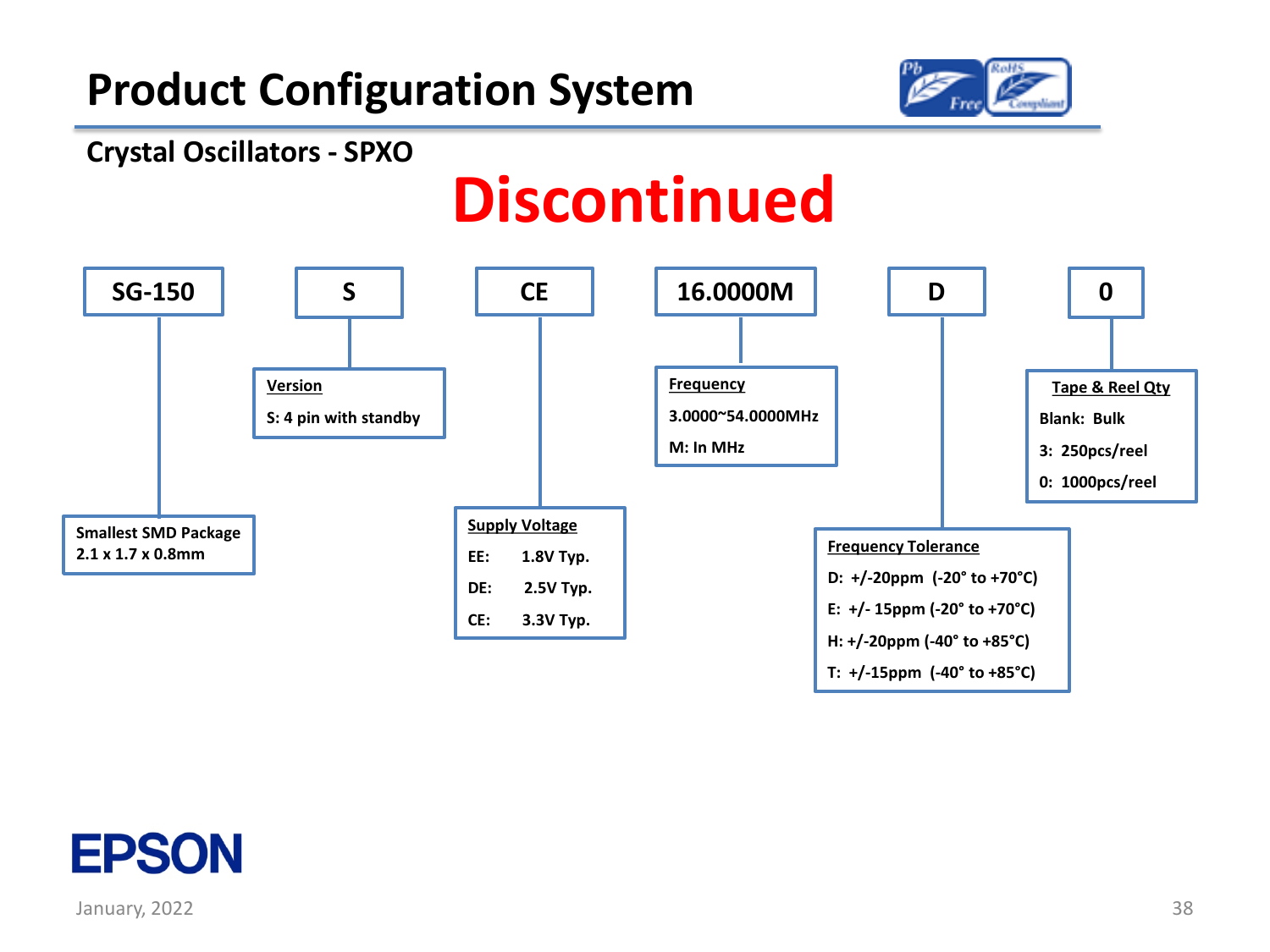



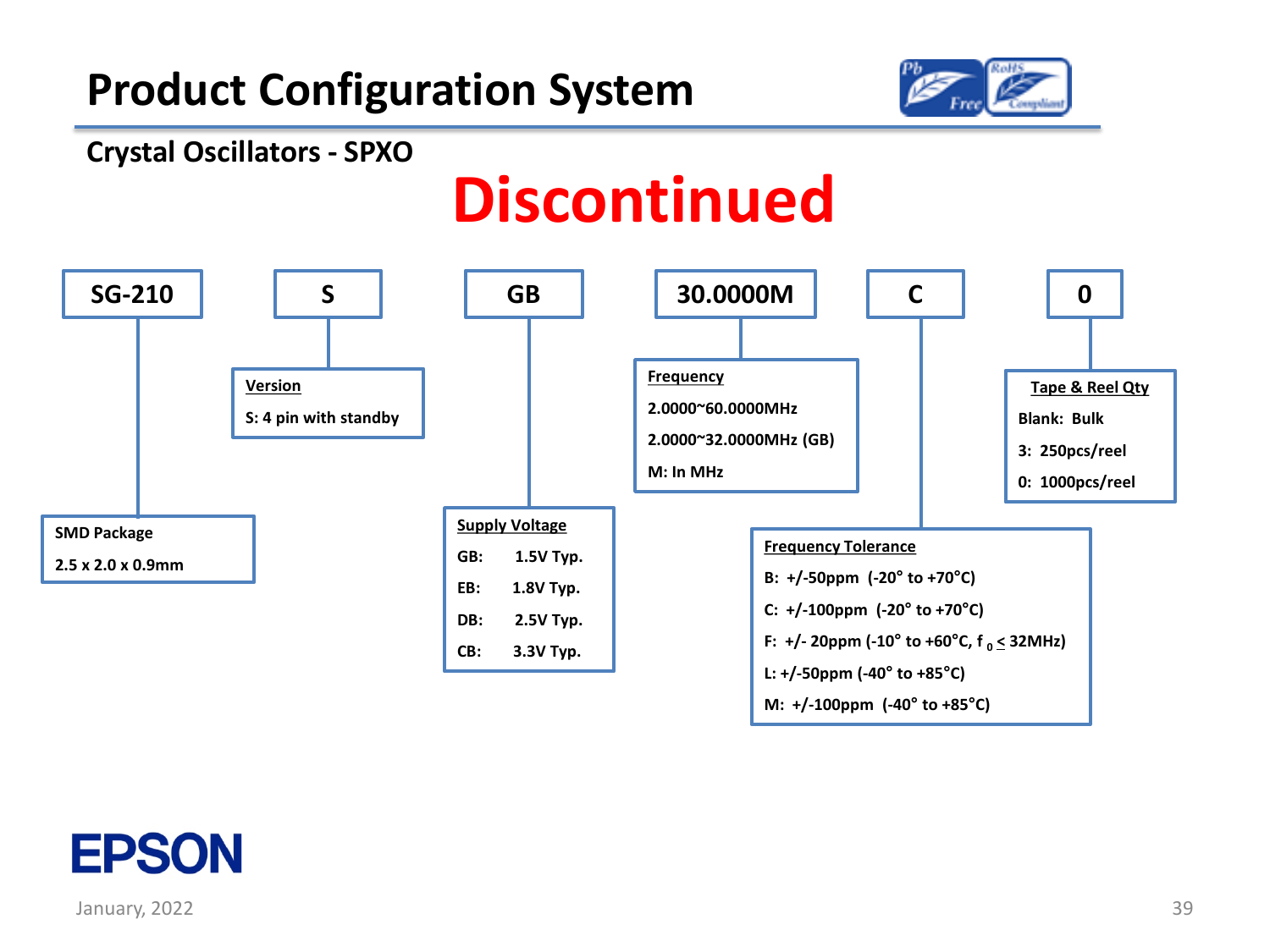



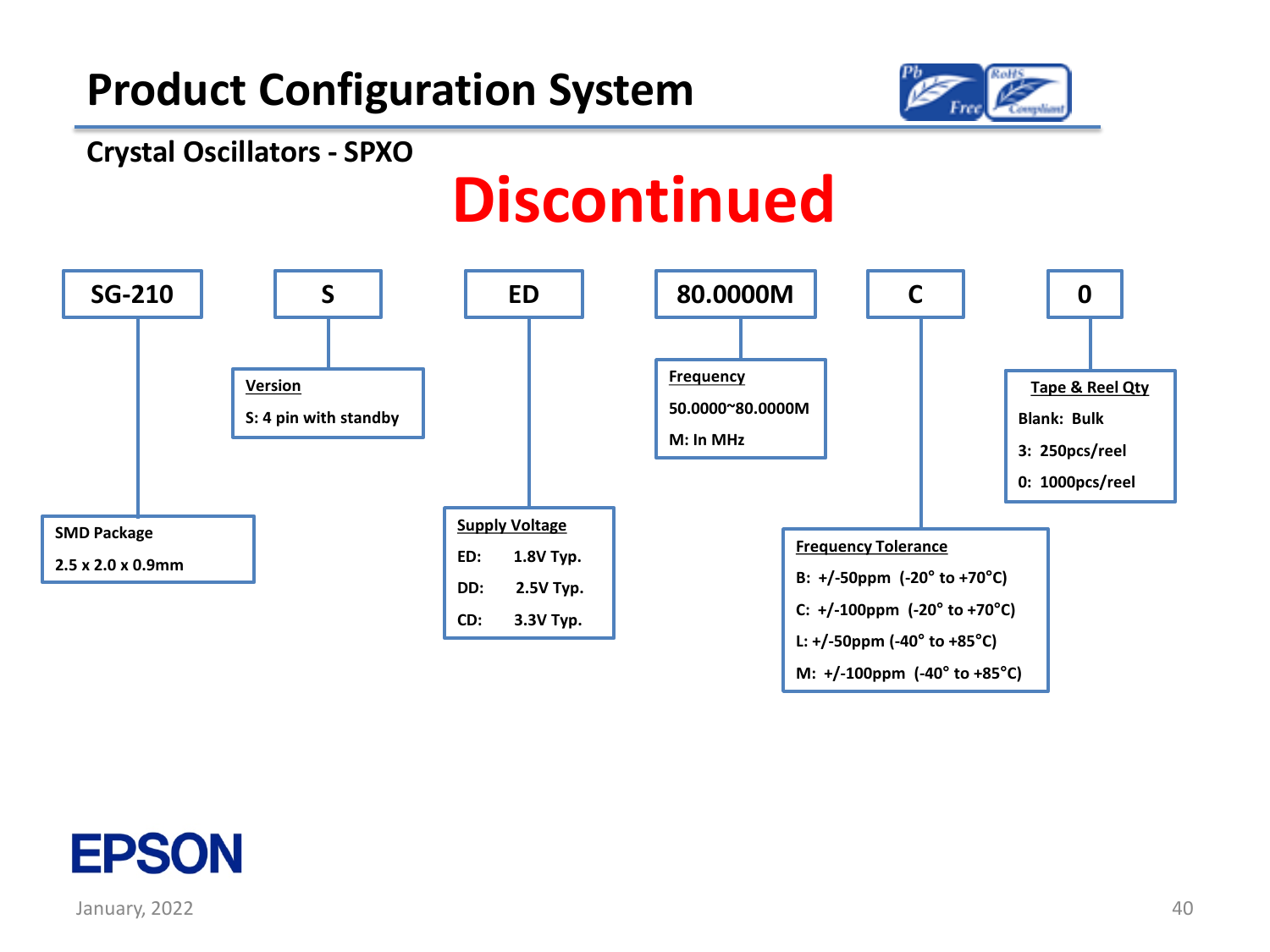

#### **Crystal Oscillators - SPXO**



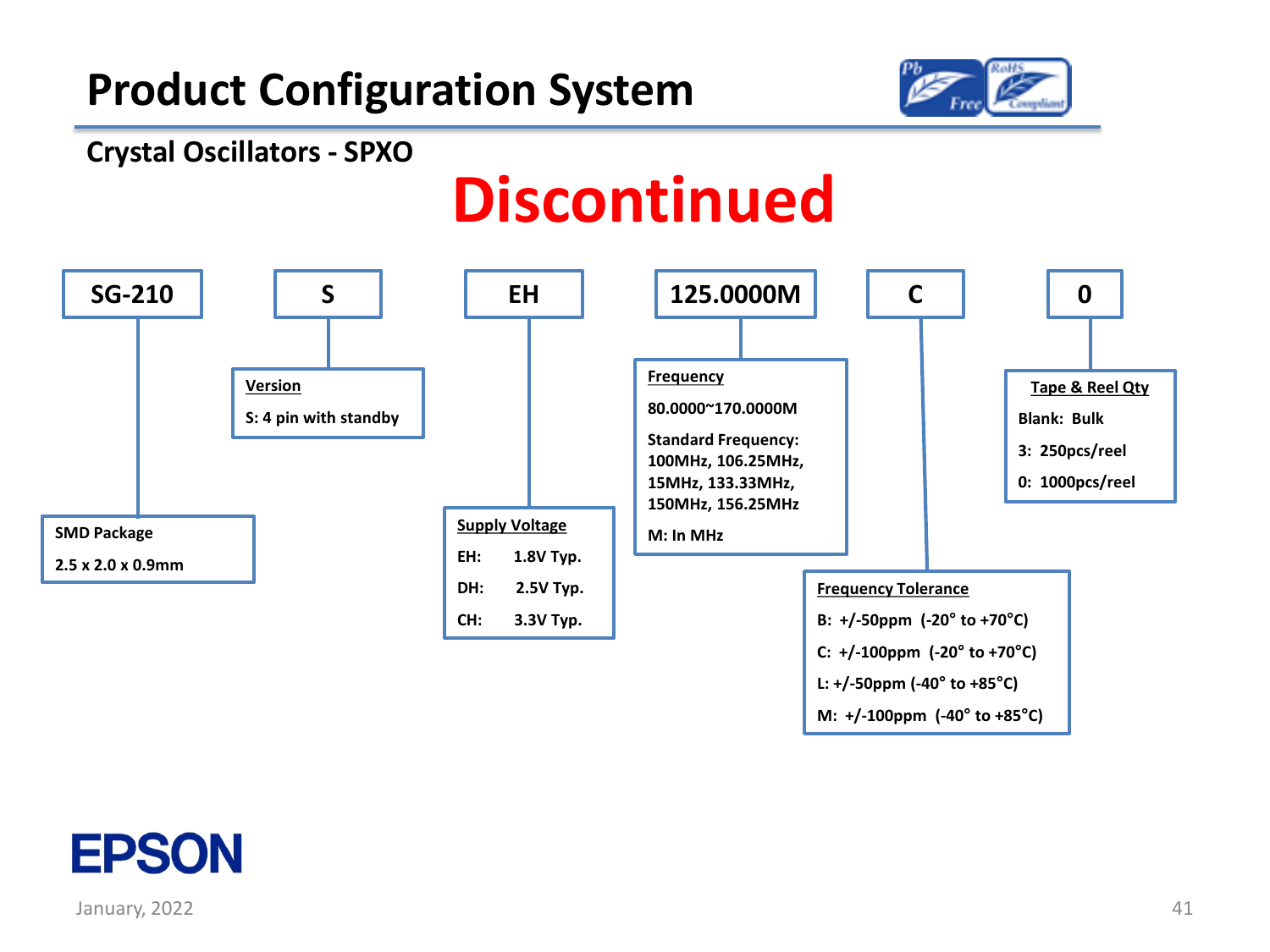

### **Crystal Oscillators - SPXO**

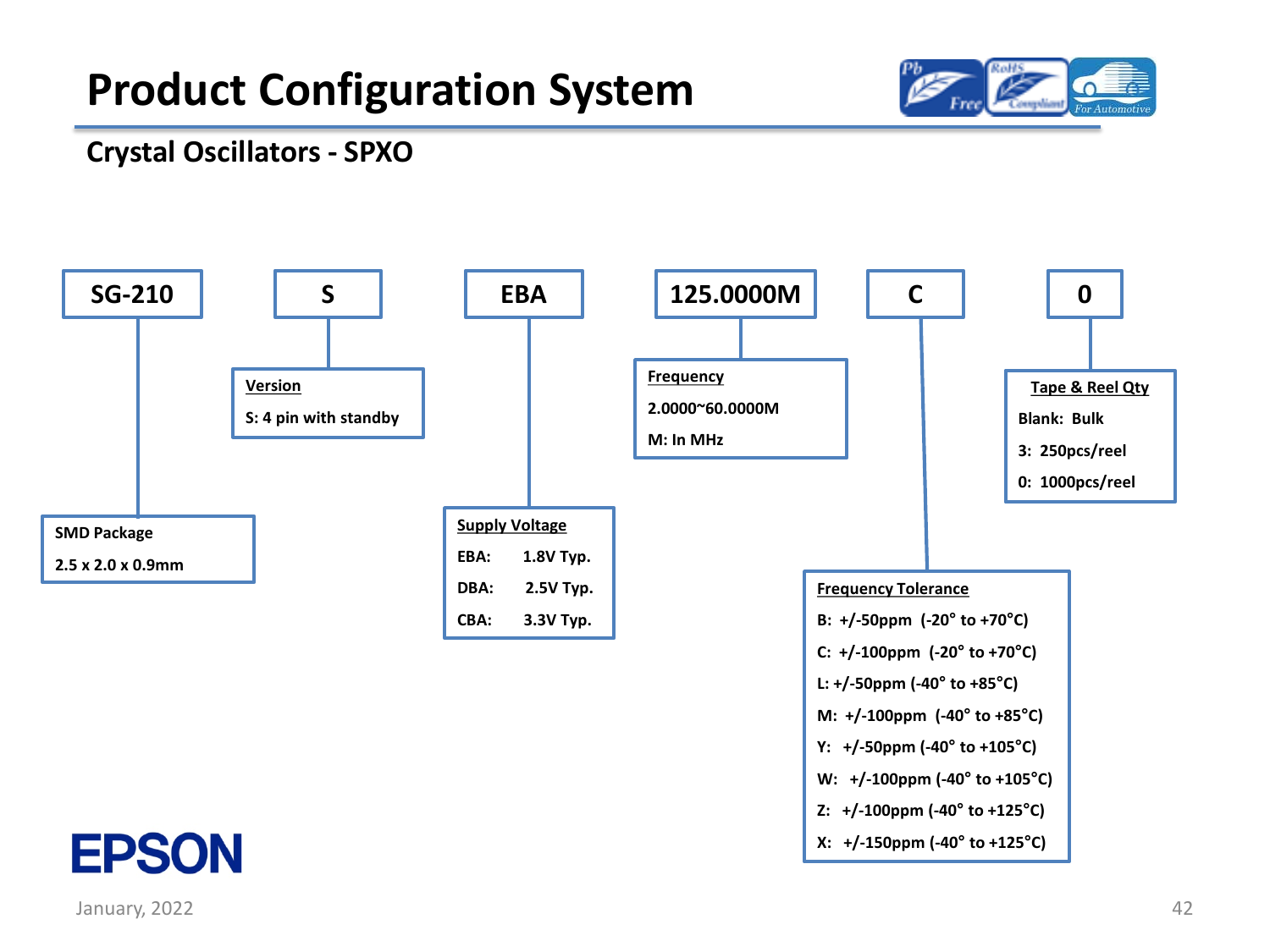

#### **Crystal Oscillators - SPXO**



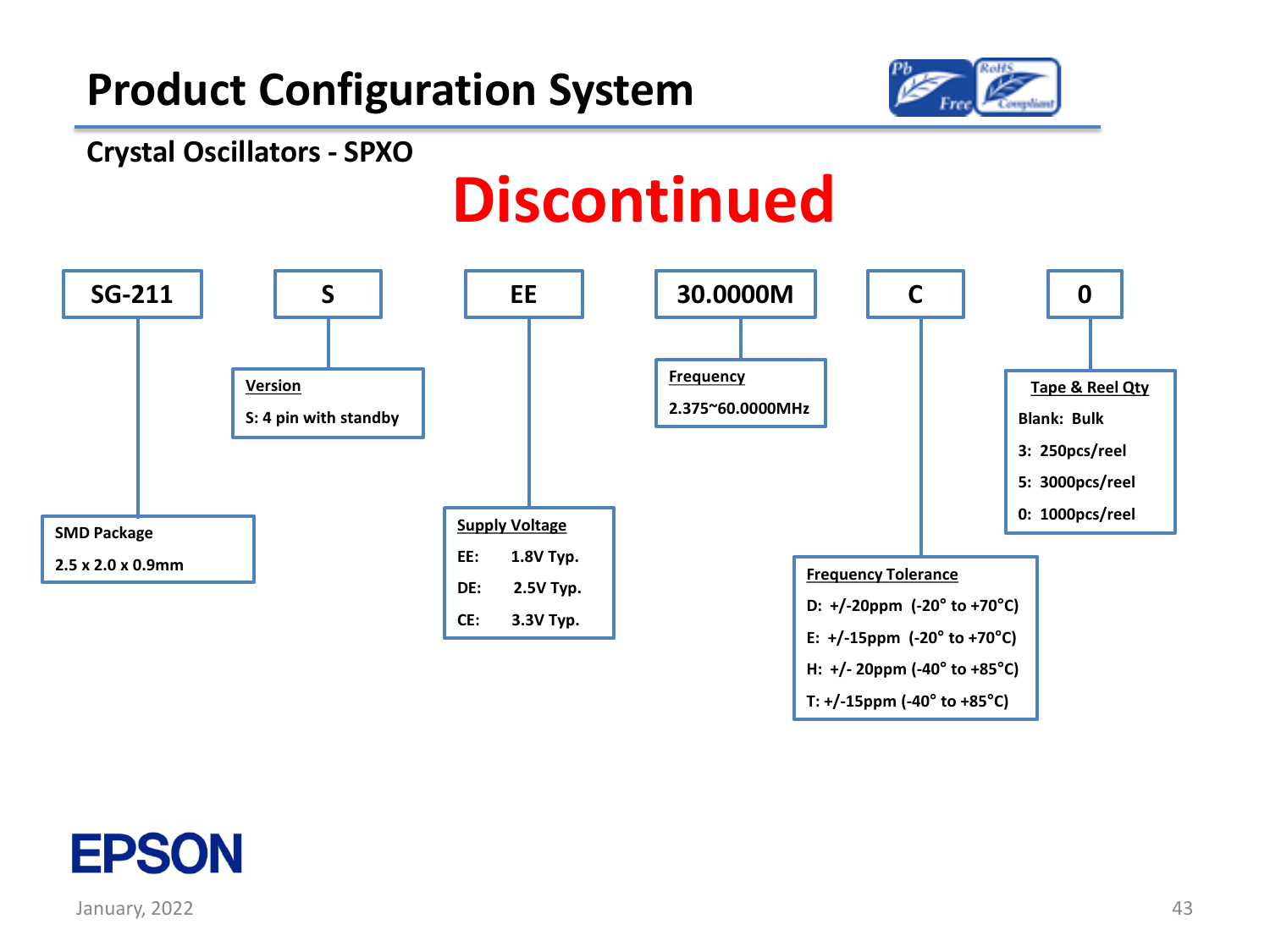



**J: +/-25ppm (-40° to +85°C, Vcc=+/-5%) \*\***

### January, 2022

**EPSON**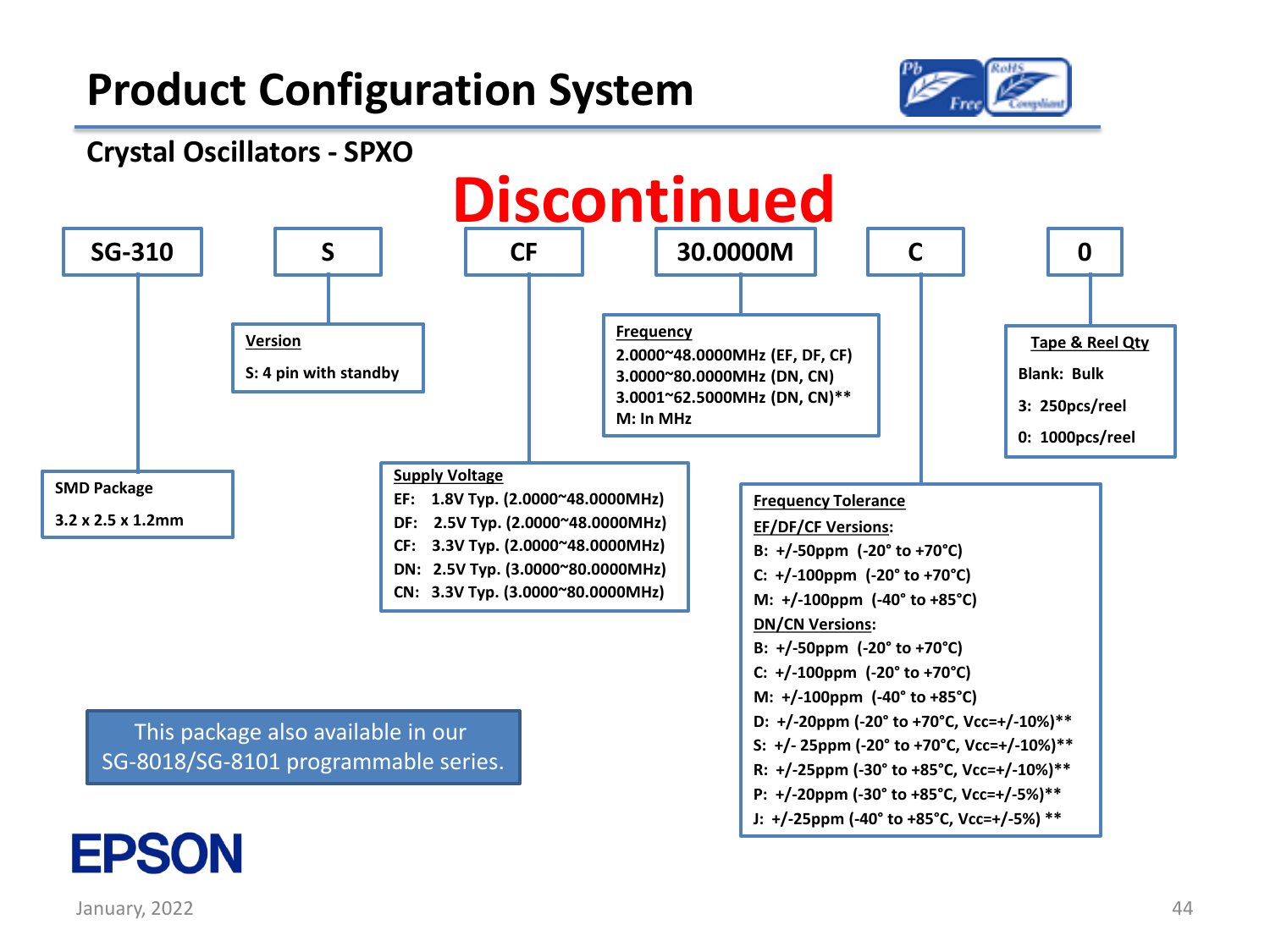



This package also available in our SG-8018/SG-8101 programmable series.

## **EPSON**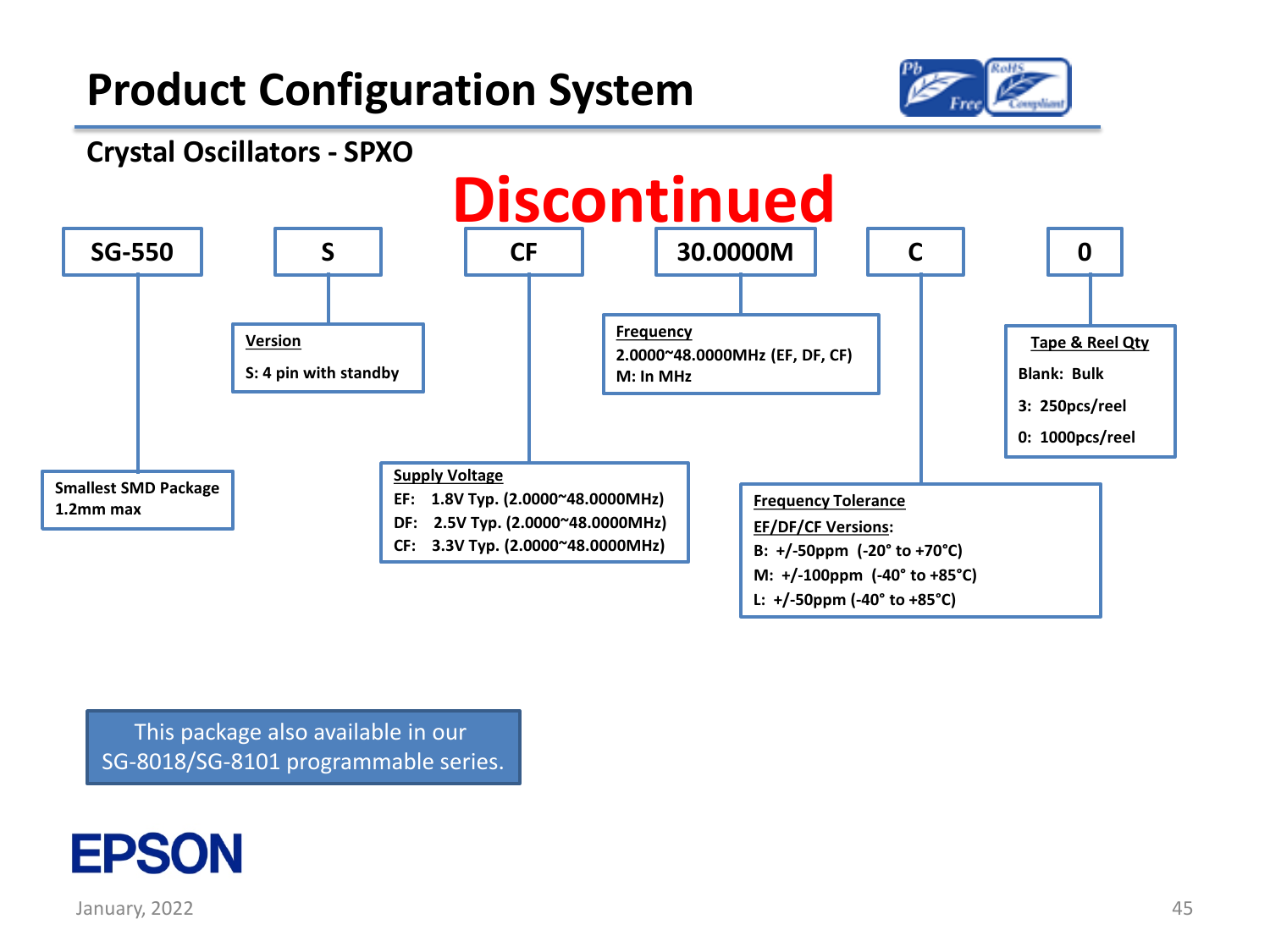



These packages also available in our SG-8018/SG-8101 programmable series.

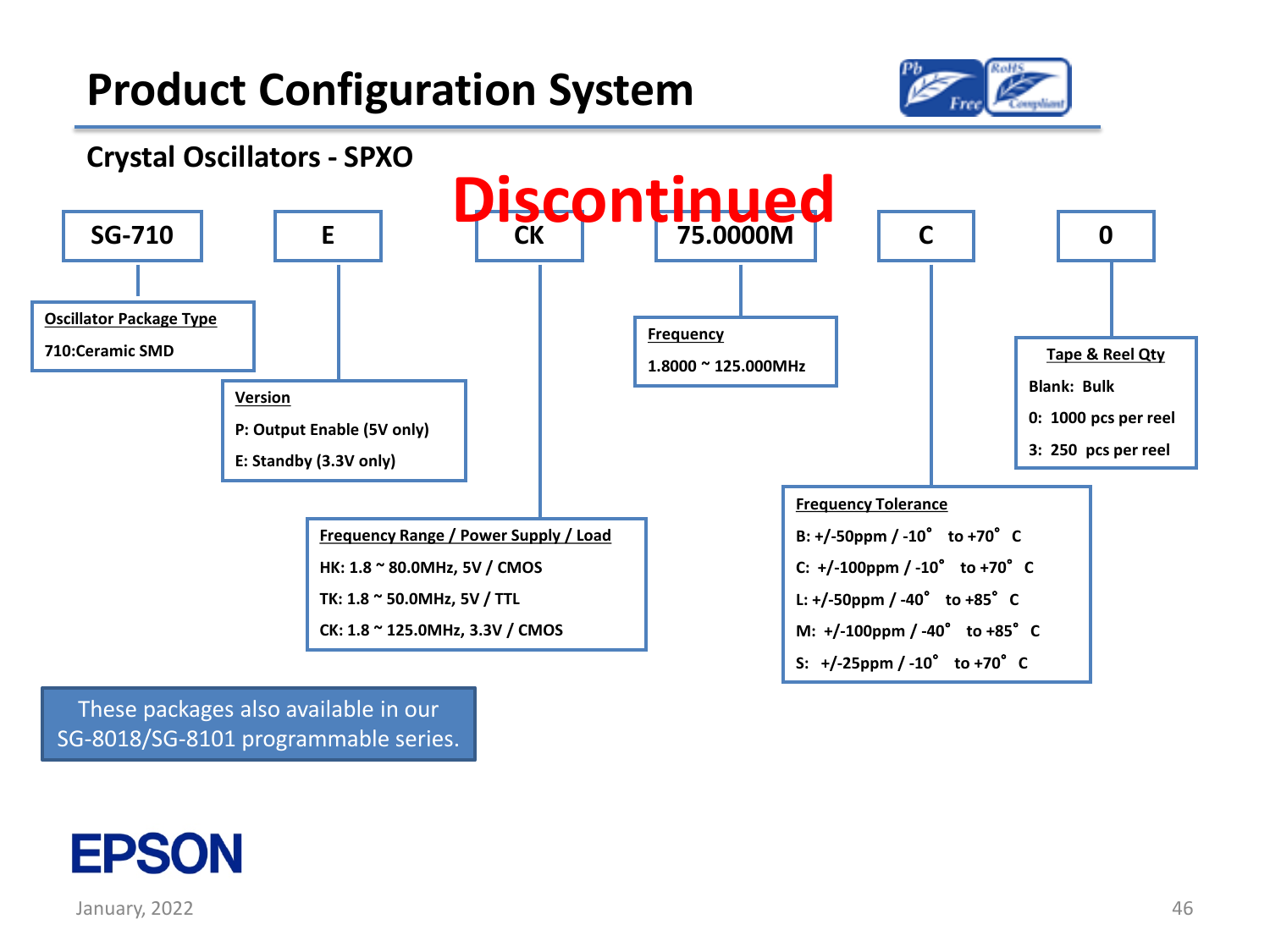



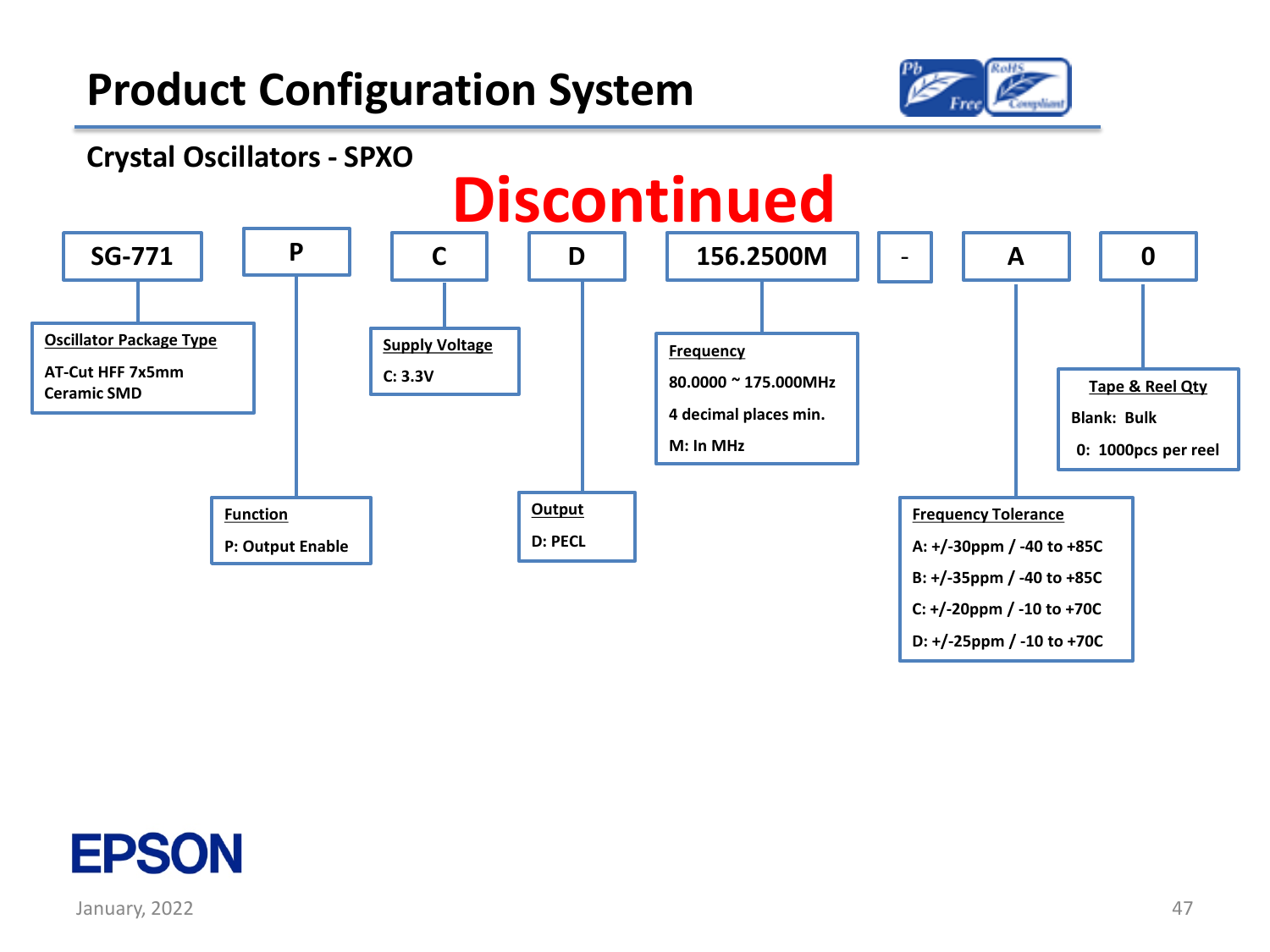



Replaces TCO-7116H1A

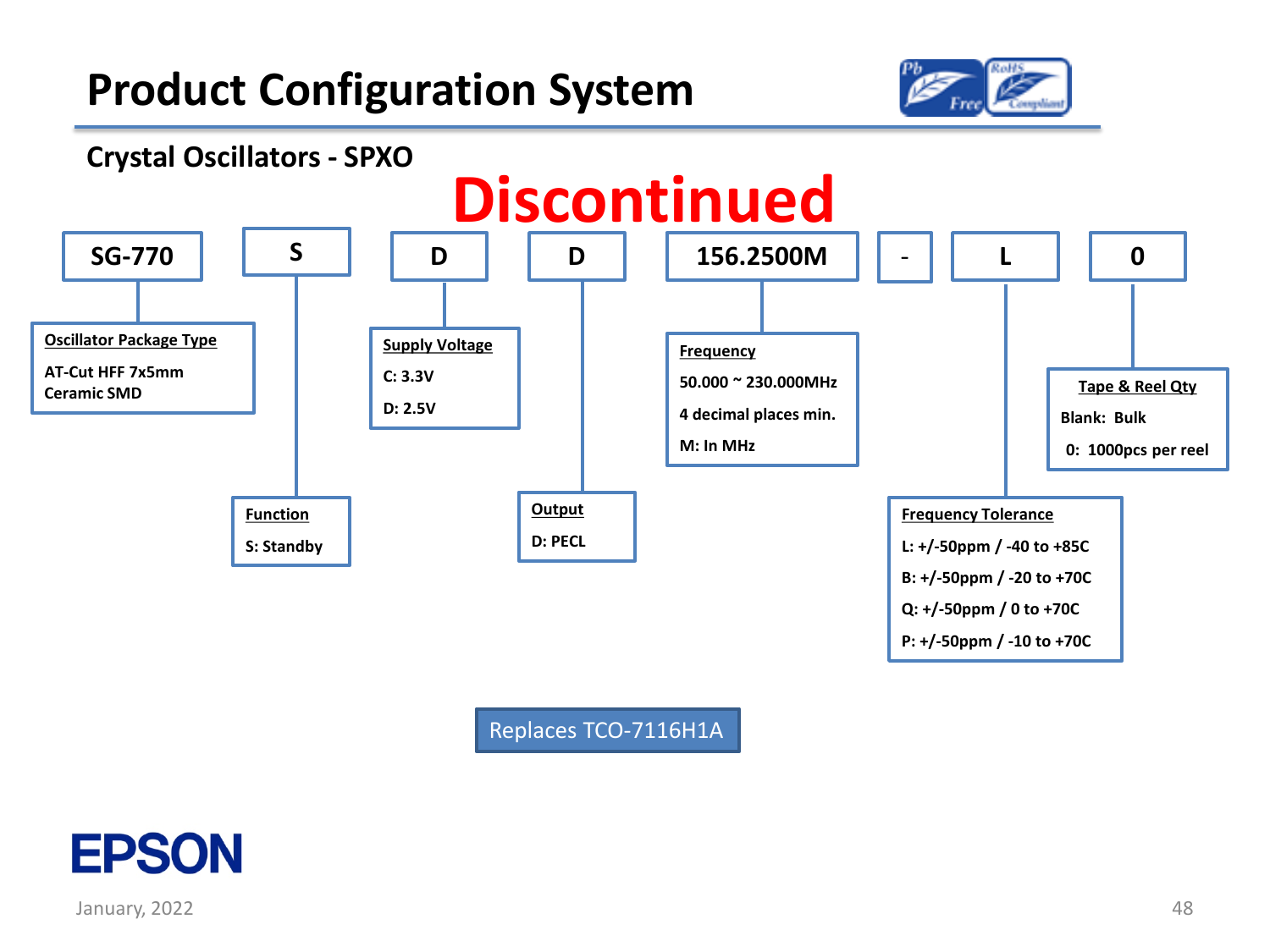

#### **Crystal Oscillators - SPXO**



## **EPSON**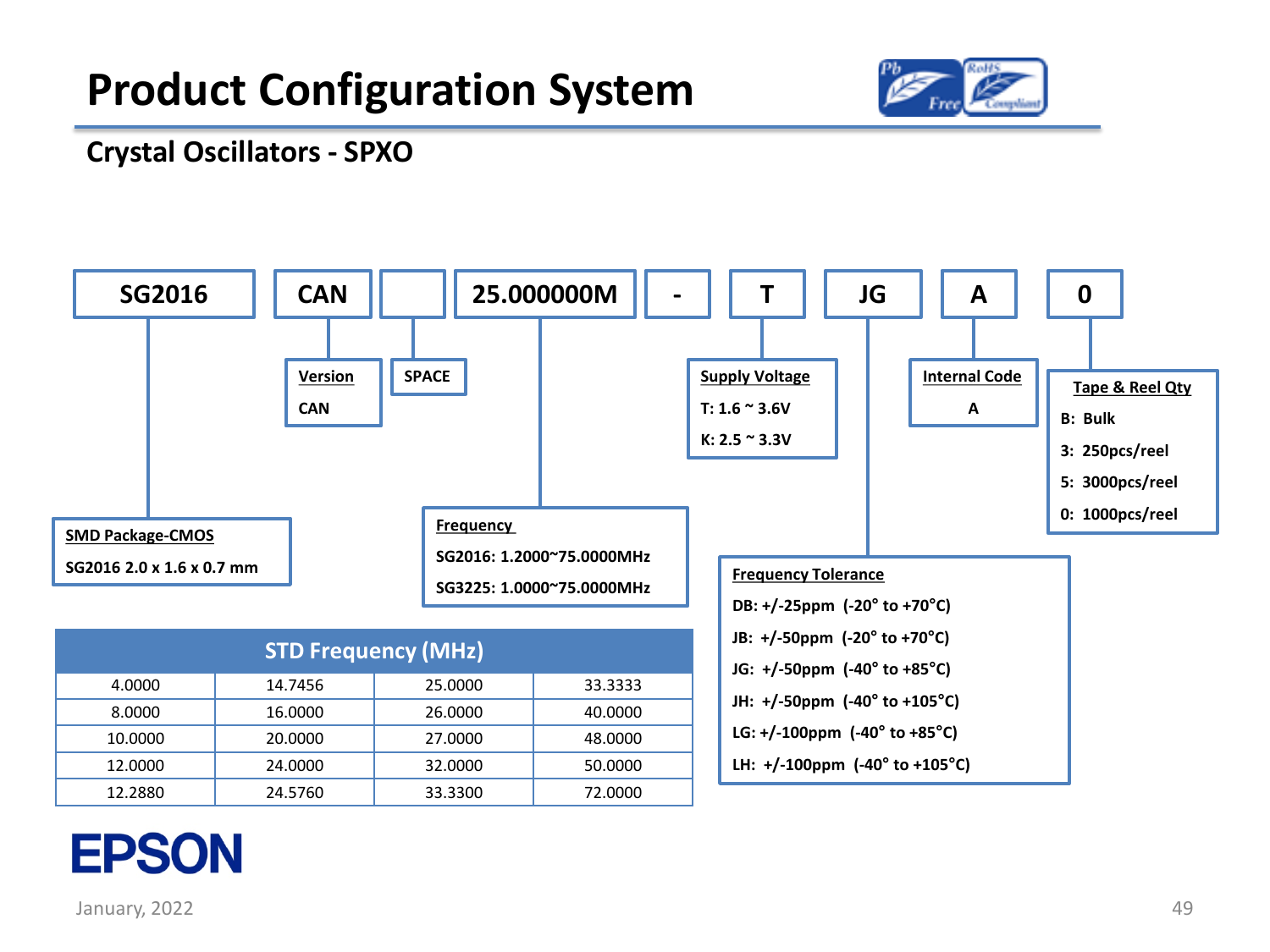

#### **Crystal Oscillators – SPXO, Automotive**

### **(Conforms to AECQ Requirement)**





January, 2022

Example: SG2016CAA 25.0000M-TJGA Please contact us about available frequencies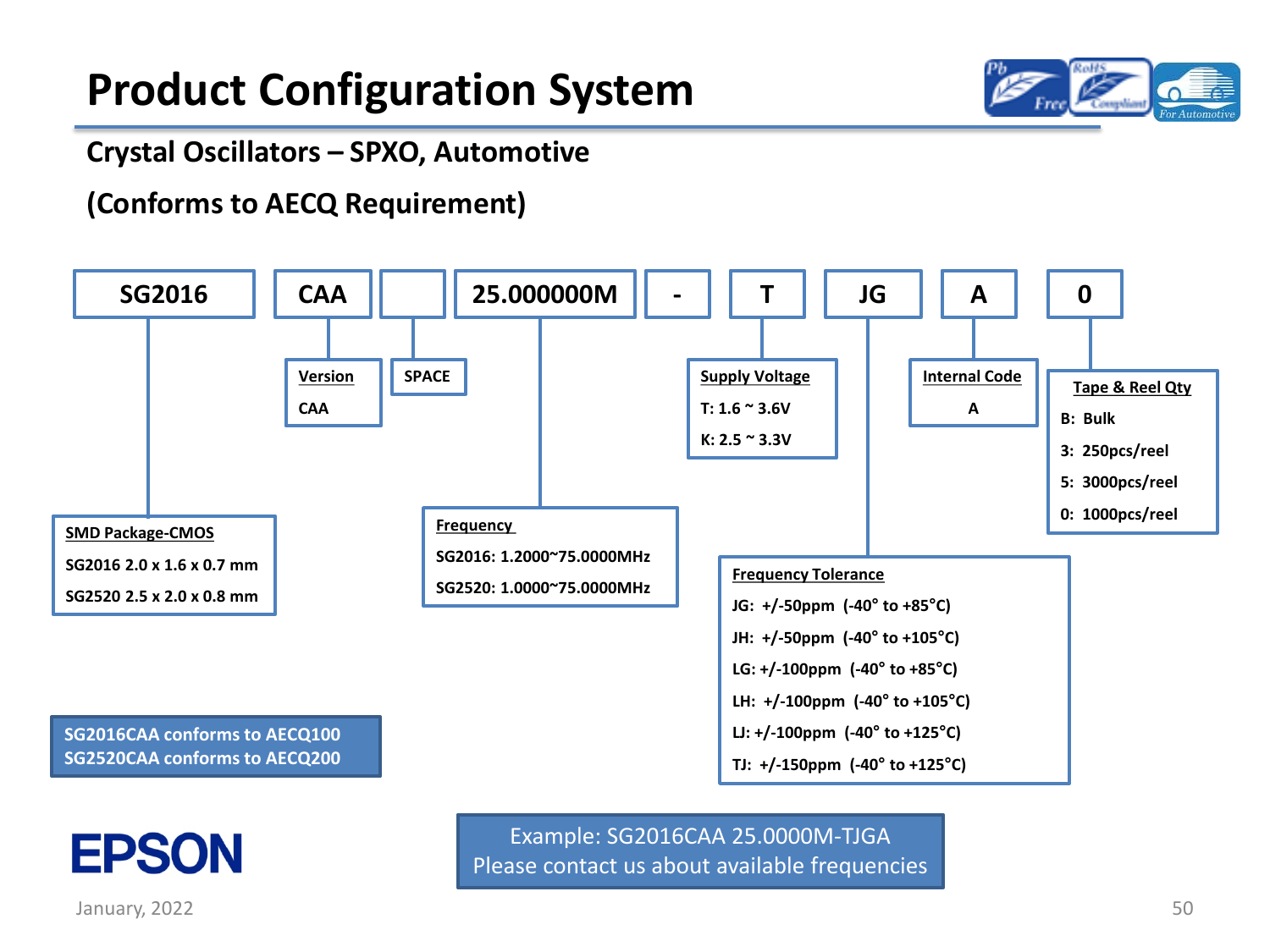

#### **Crystal Oscillators - SPXO**



| <b>STD Frequency (MHz)</b> |         |         |         |
|----------------------------|---------|---------|---------|
| 4.0000                     | 14.7456 | 25,0000 | 33.3333 |
| 8.0000                     | 16.0000 | 26,0000 | 40.0000 |
| 10.0000                    | 20,0000 | 27,0000 | 48.0000 |
| 12.0000                    | 24.0000 | 32,0000 | 50.0000 |
| 12.2880                    | 24.5760 | 33.3300 | 72.0000 |



January, 2022 **51 Stuart Community Control** to the Stuart Community Control of the Stuart Community Control of the Stuart Community Control of the Stuart Community Control of the Stuart Community Control of the Stuart Comm

For non-standard frequencies, please see SG-8018CG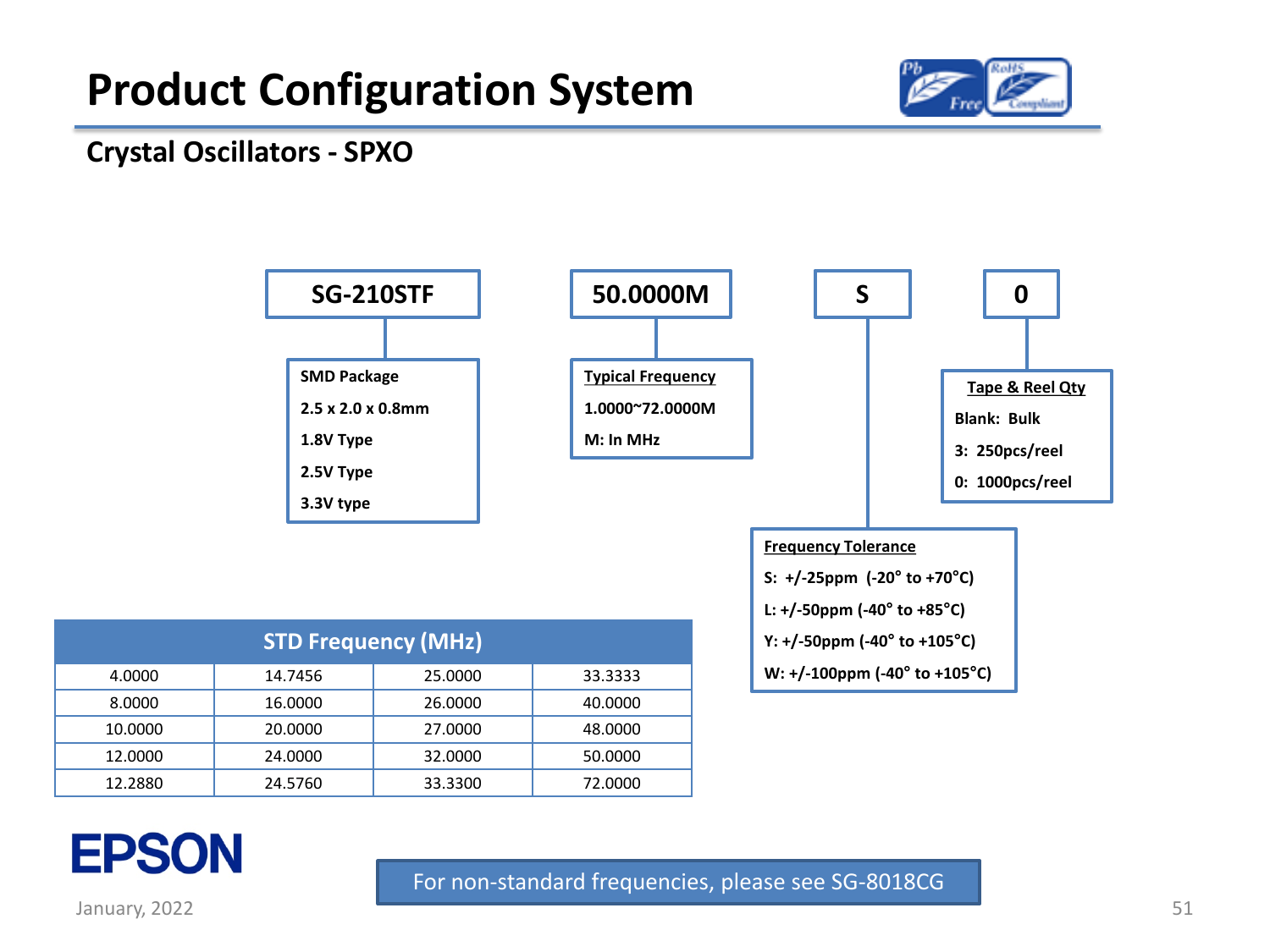

#### **Crystal Oscillators - SPXO**



## **EPSON**

Example: SG3225CAN 25.0000M-TJGA

For non-standard frequencies, please see SG-8018CE

January, 2022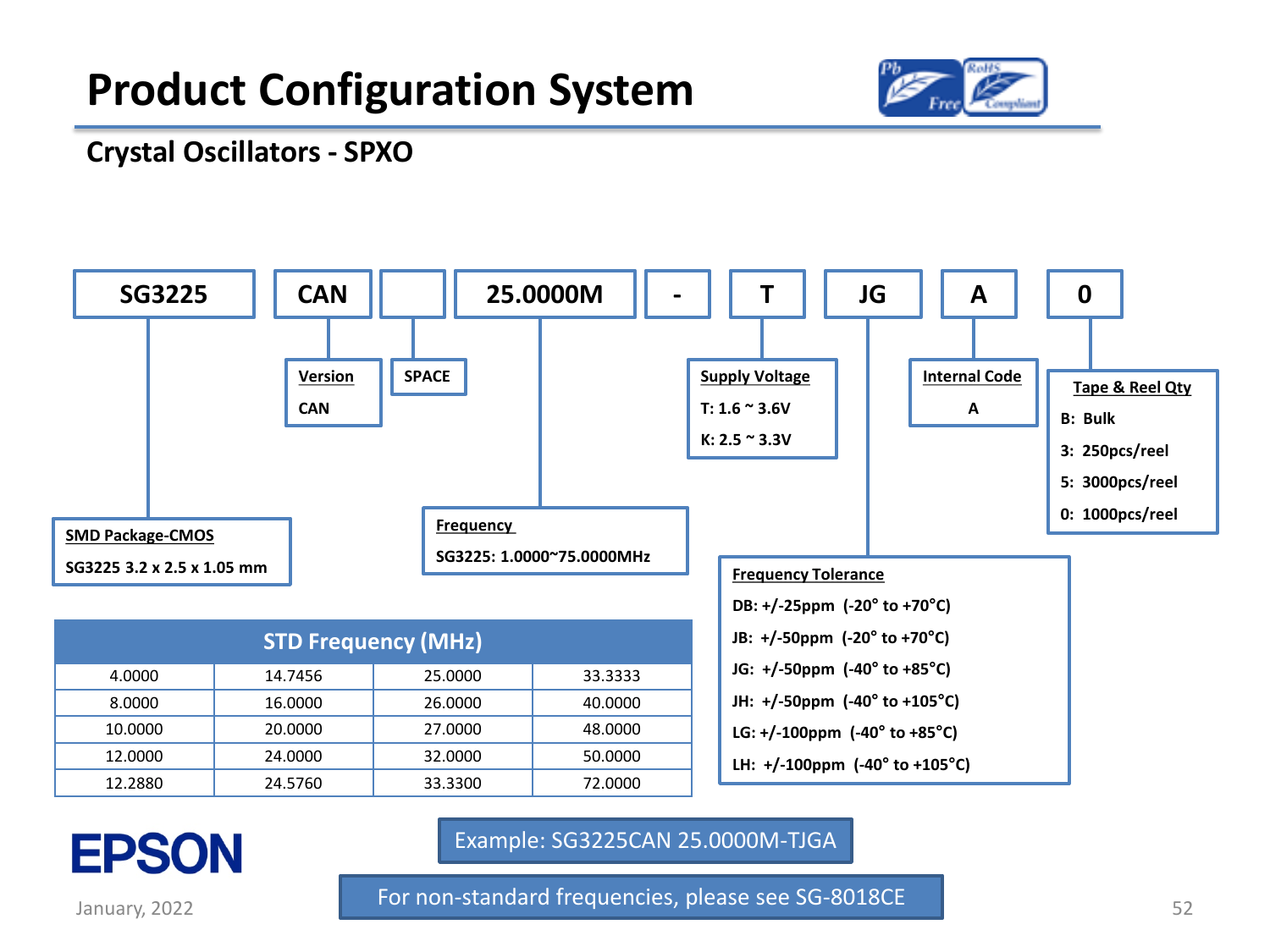

#### **Crystal Oscillators - SPXO**



**EPSON** 

For non-standard frequencies, please see SG-8018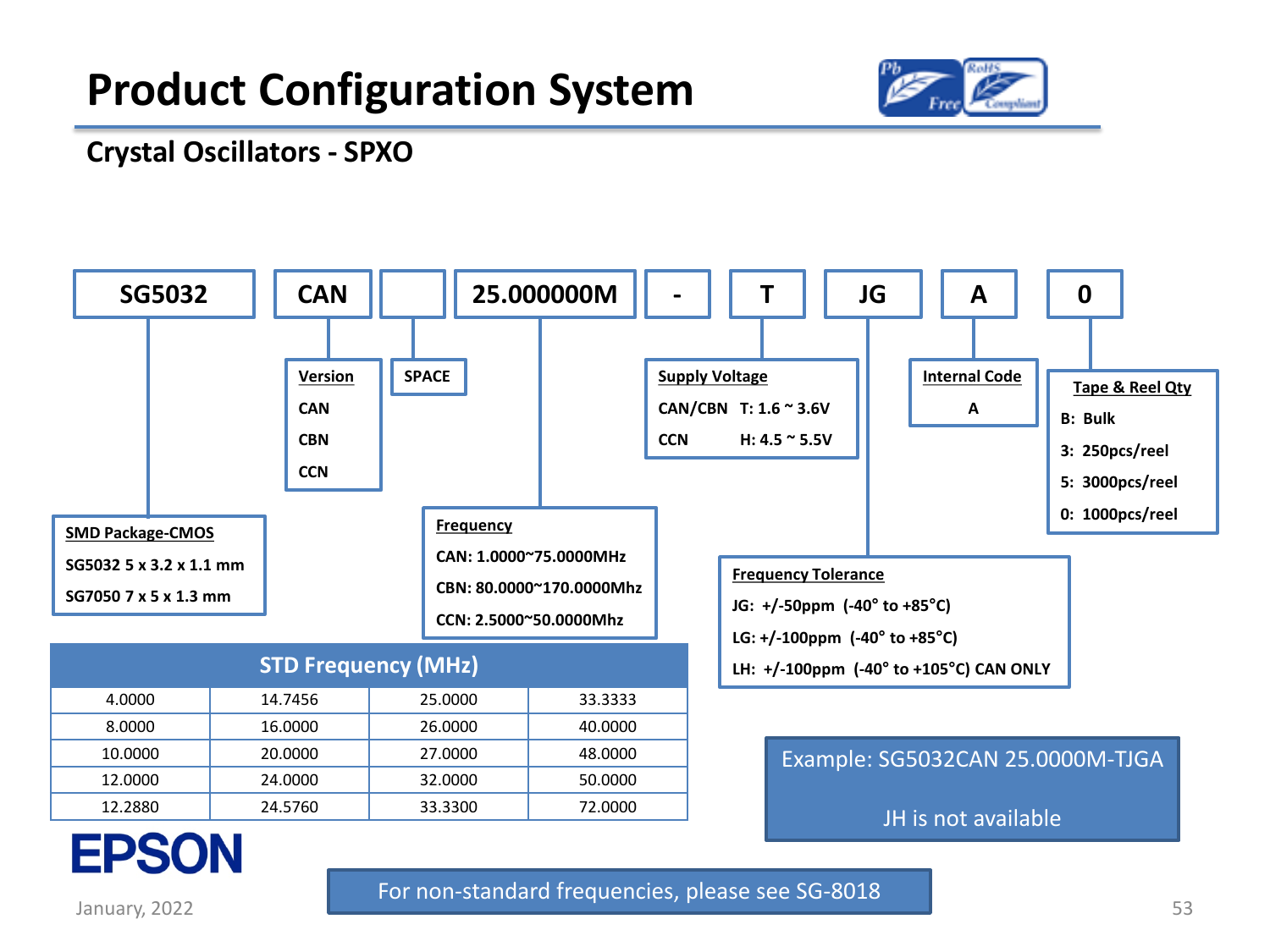

#### **Crystal Oscillators - SPXO**



\* Please contact SEC for availability for a given temperature range



Note: All packages are RoHS Compliant

January, 2022 54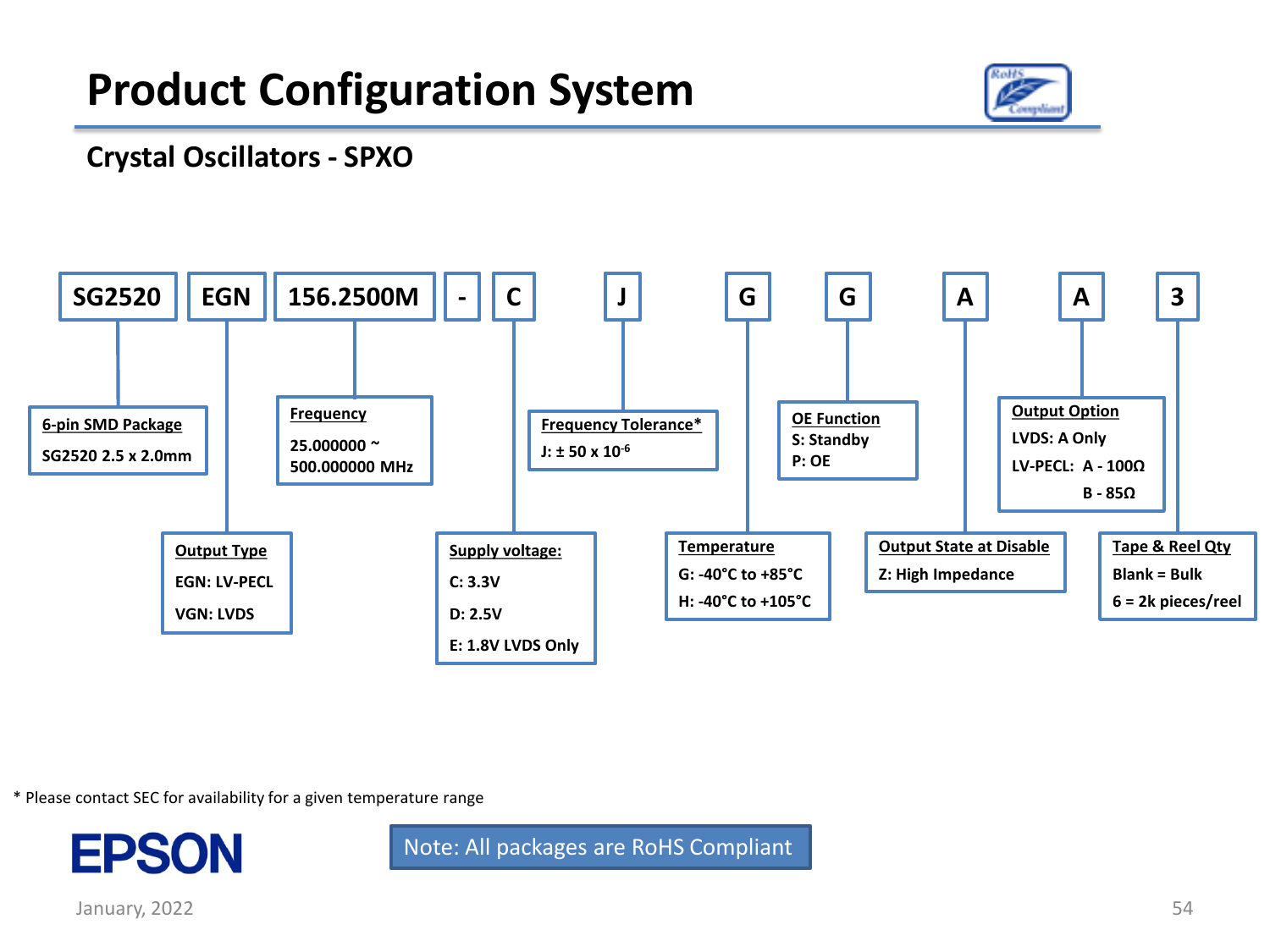

#### **Crystal Oscillators - SPXO**



\* Please contact SEC for availability for a given temperature range



Note: All packages are RoHS Compliant

January, 2022 55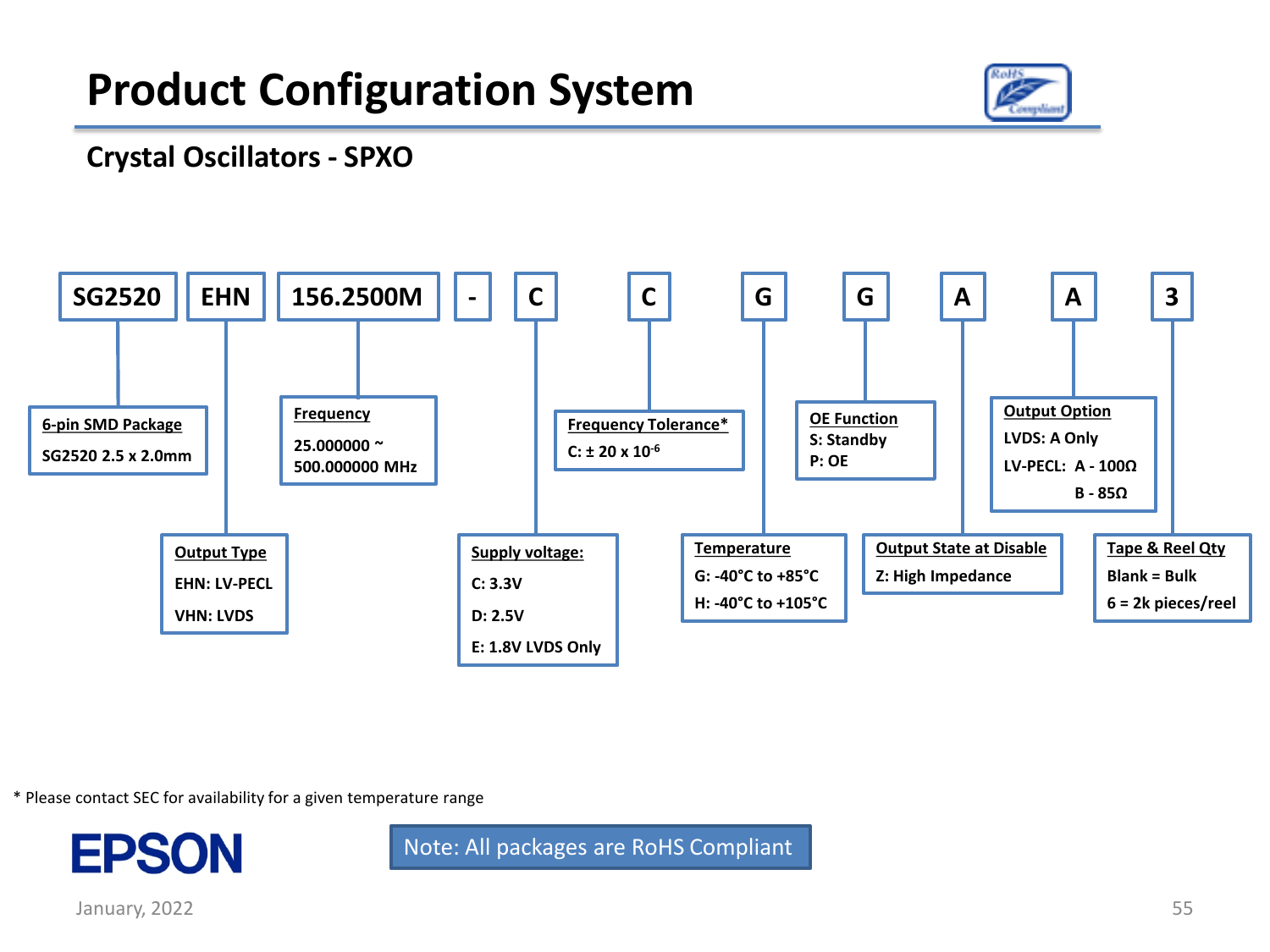

### **Crystal Oscillators - SPXO**



\* Please contact SEC for availability for a given temperature range



Note: All packages are RoHS Compliant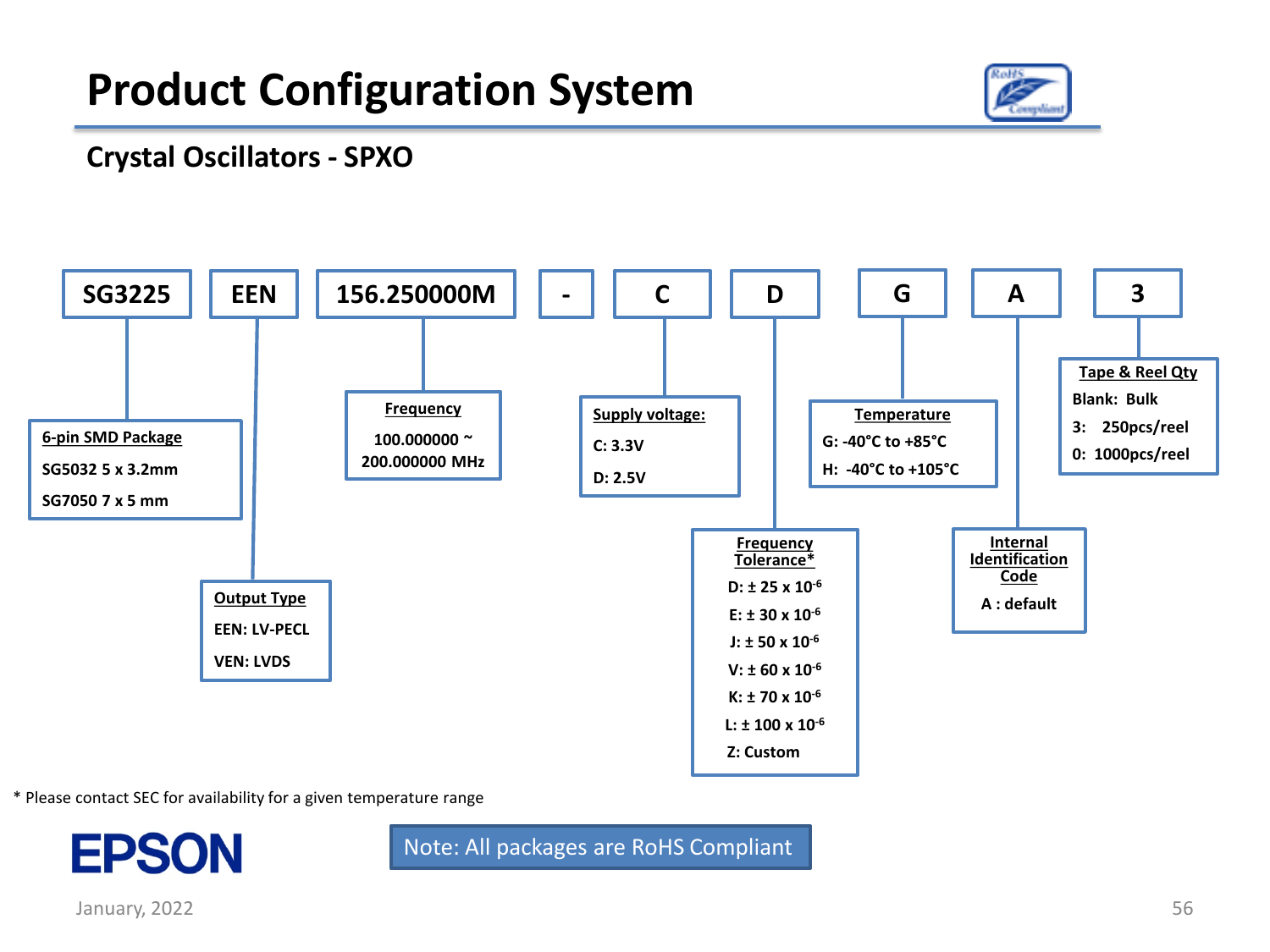

### **Crystal Oscillators - SPXO**



\* Please contact SEC for availability for a given temperature range



Note: All packages are RoHS Compliant \*For 105C, contact Epson

January, 2022 57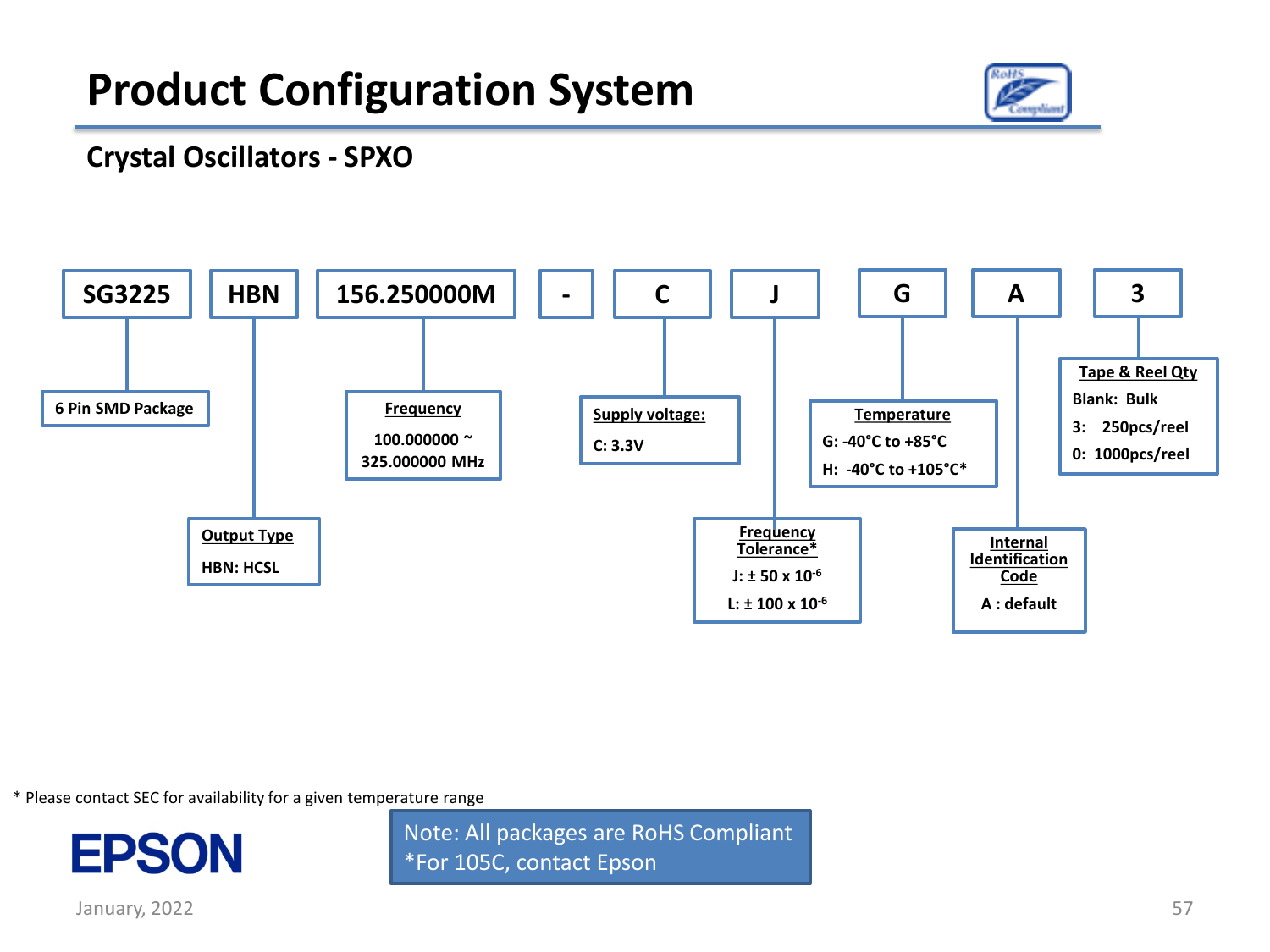

#### **Crystal Oscillators - SPXO**



\* Please contact SEC for availability for a given temperature range



Note: All packages are RoHS Compliant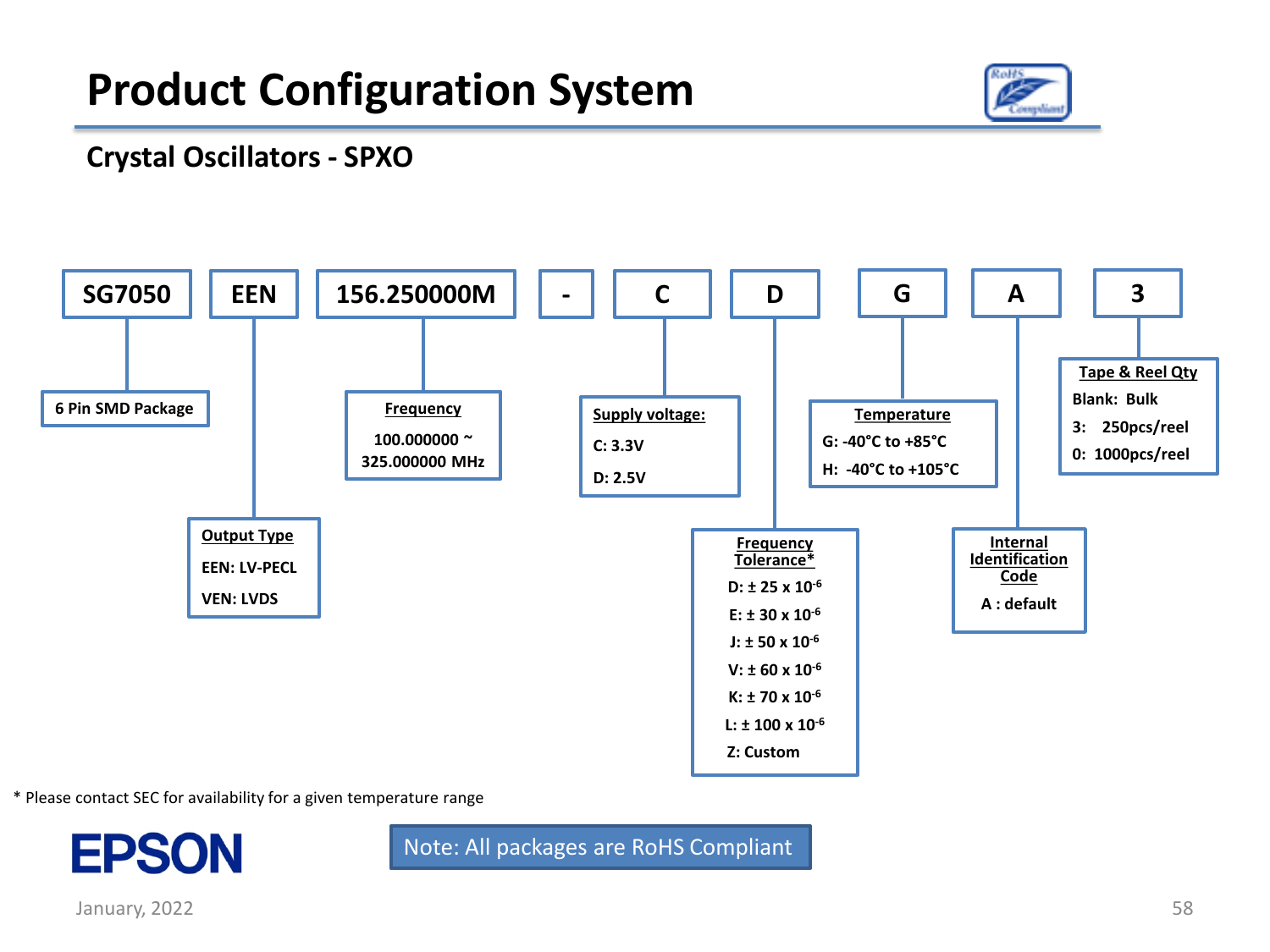

#### **Crystal Oscillators – SPXO**

**Output : LV-PECL, LVDS**





January, 2022

Example: SG3225EAN 73.500000M-KJGA CG is not available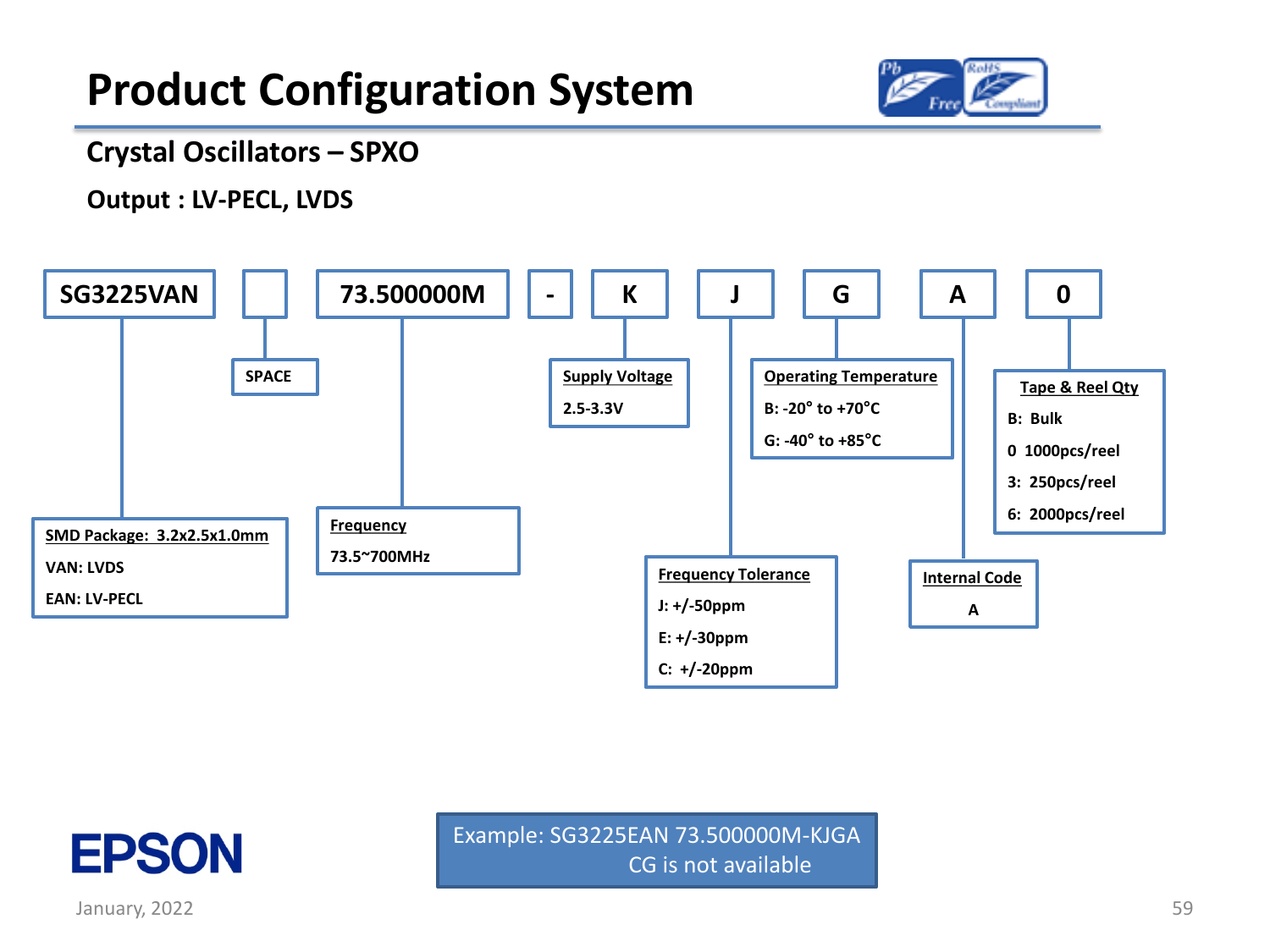

#### **Crystal Oscillators – SPXO**

**Output : LV-PECL, LVDS**





January, 2022

Example: SG5032EAN 73.500000M-KJGA CG is not available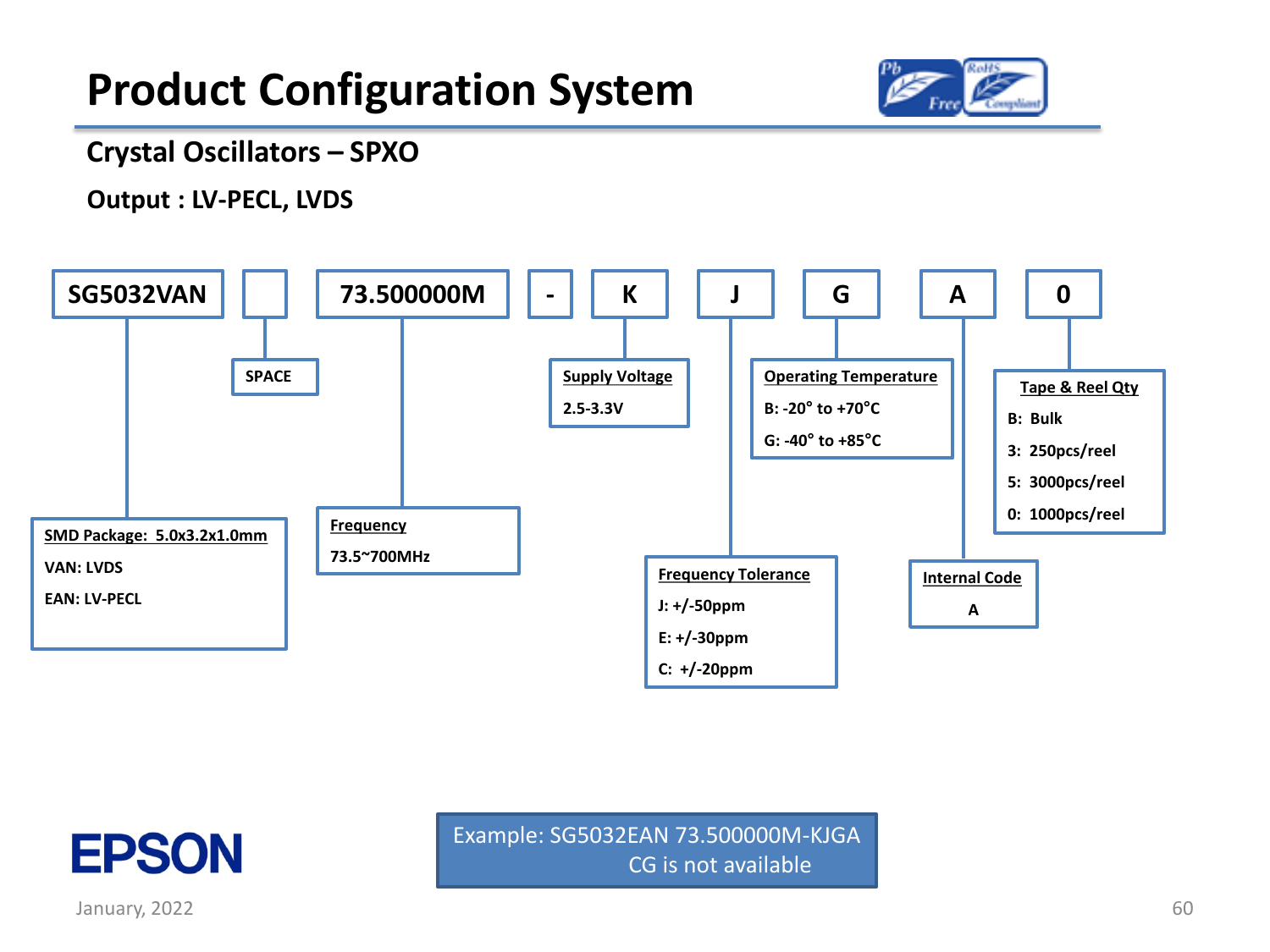

#### **Crystal Oscillators – SPXO**

**Output : LV-PECL, LVDS**





January, 2022

Example: SG7050EAN 73.500000M-KJGA CG is not available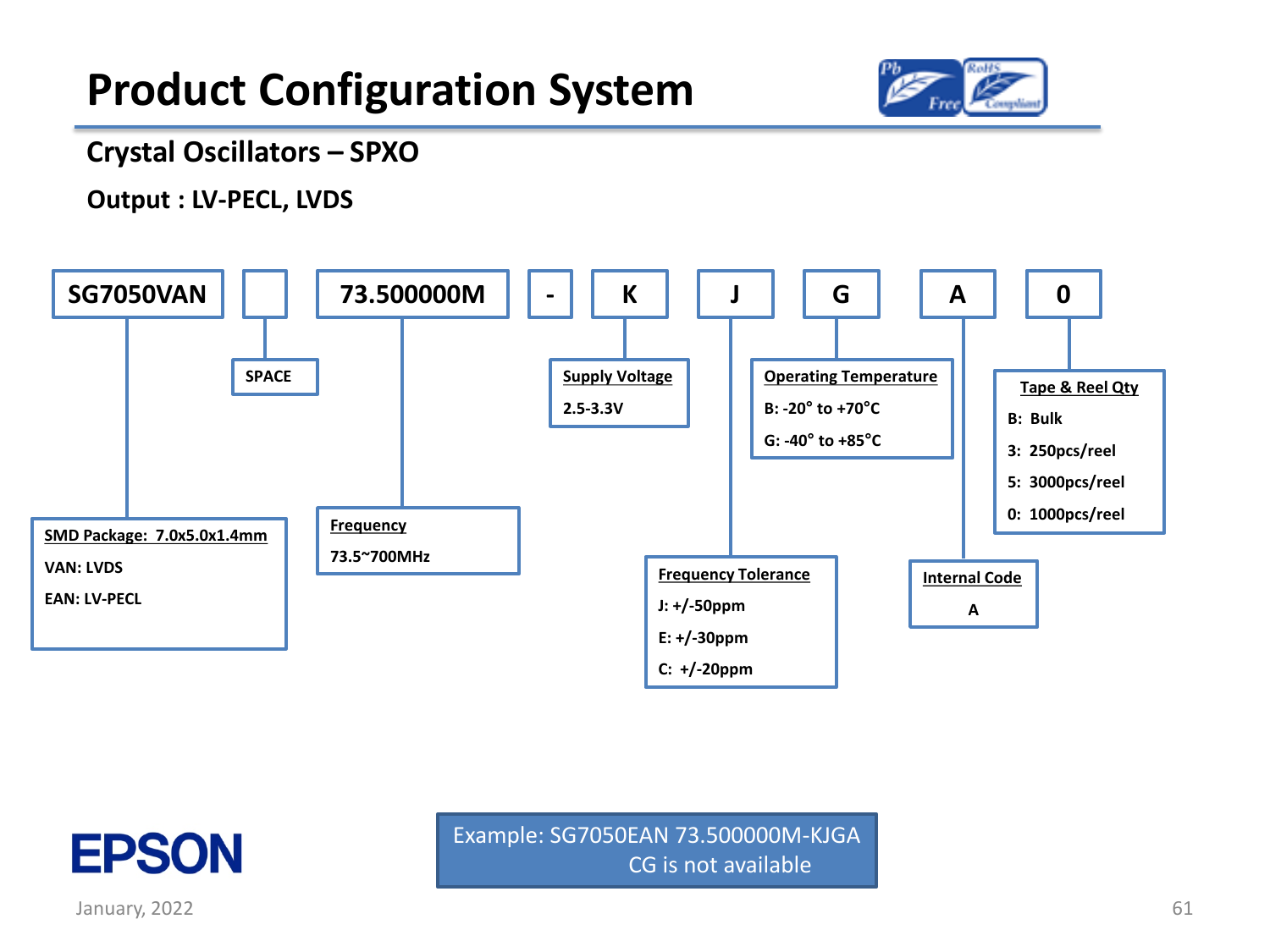

#### **Crystal Oscillator - SPXO**

## **Discontinued**



#### **NOTE:**

Please contact us for requirements not listed in this specification.

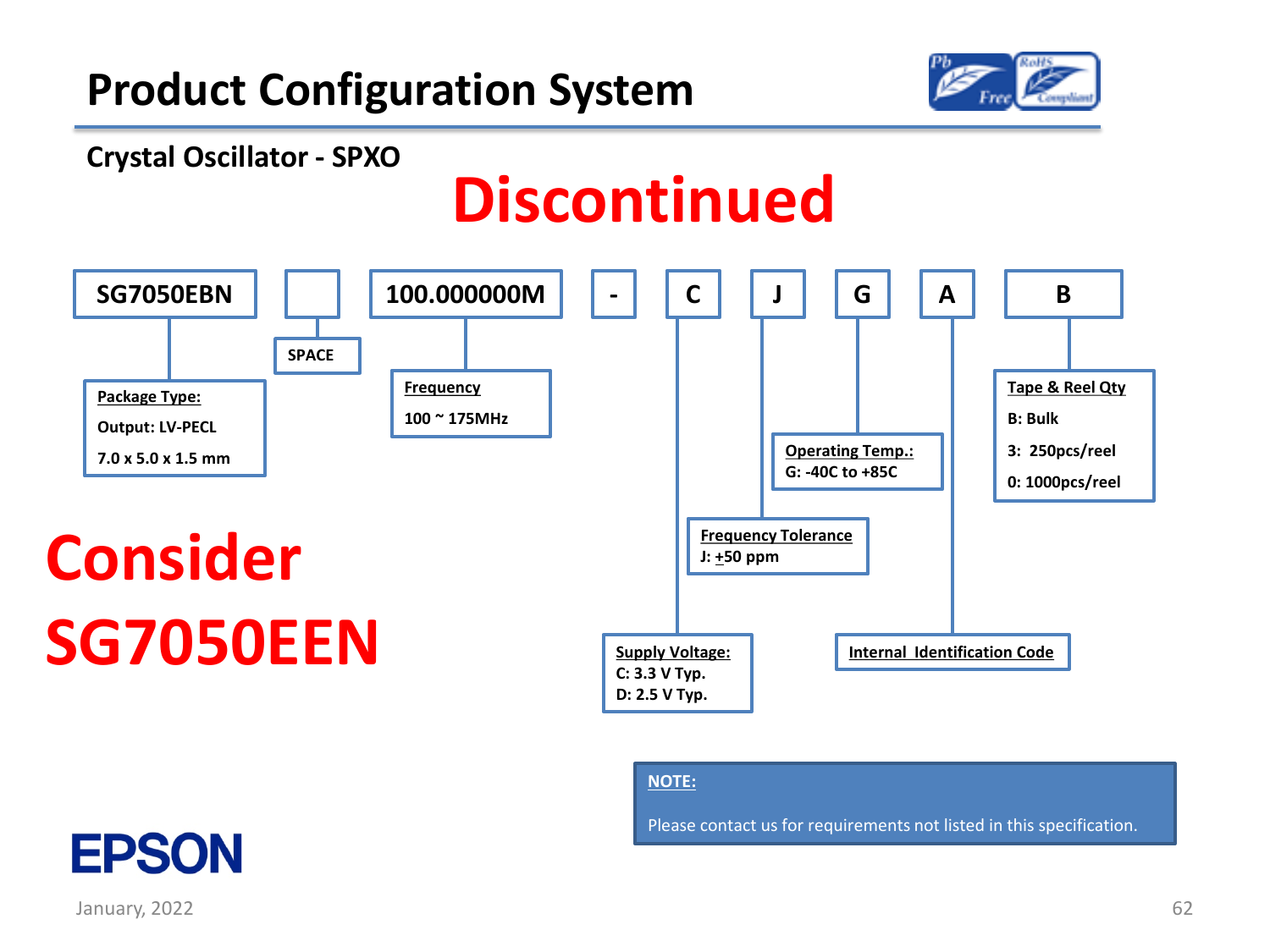

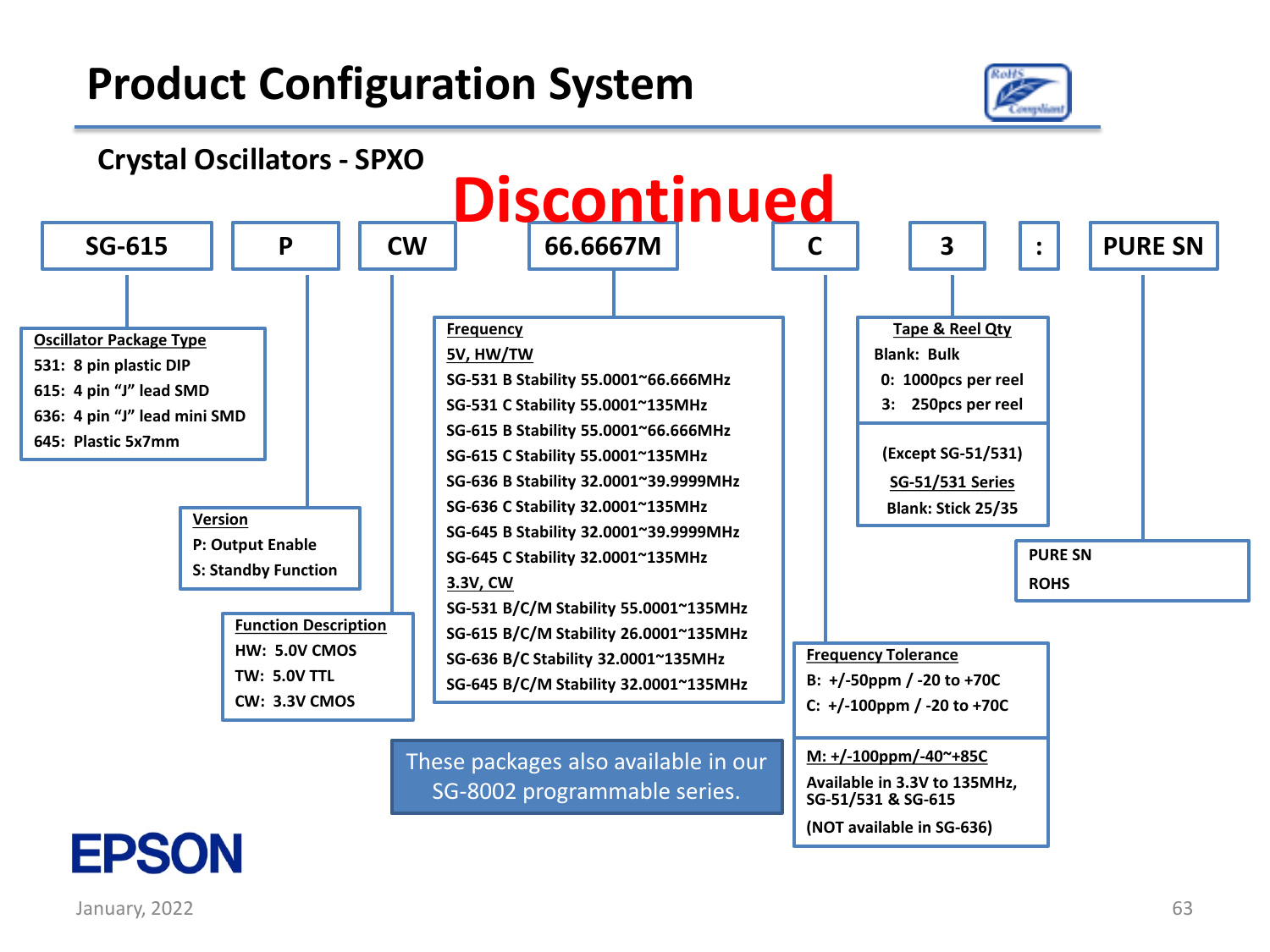



**EPSON** 

These packages also available in our SG-8002 programmable series.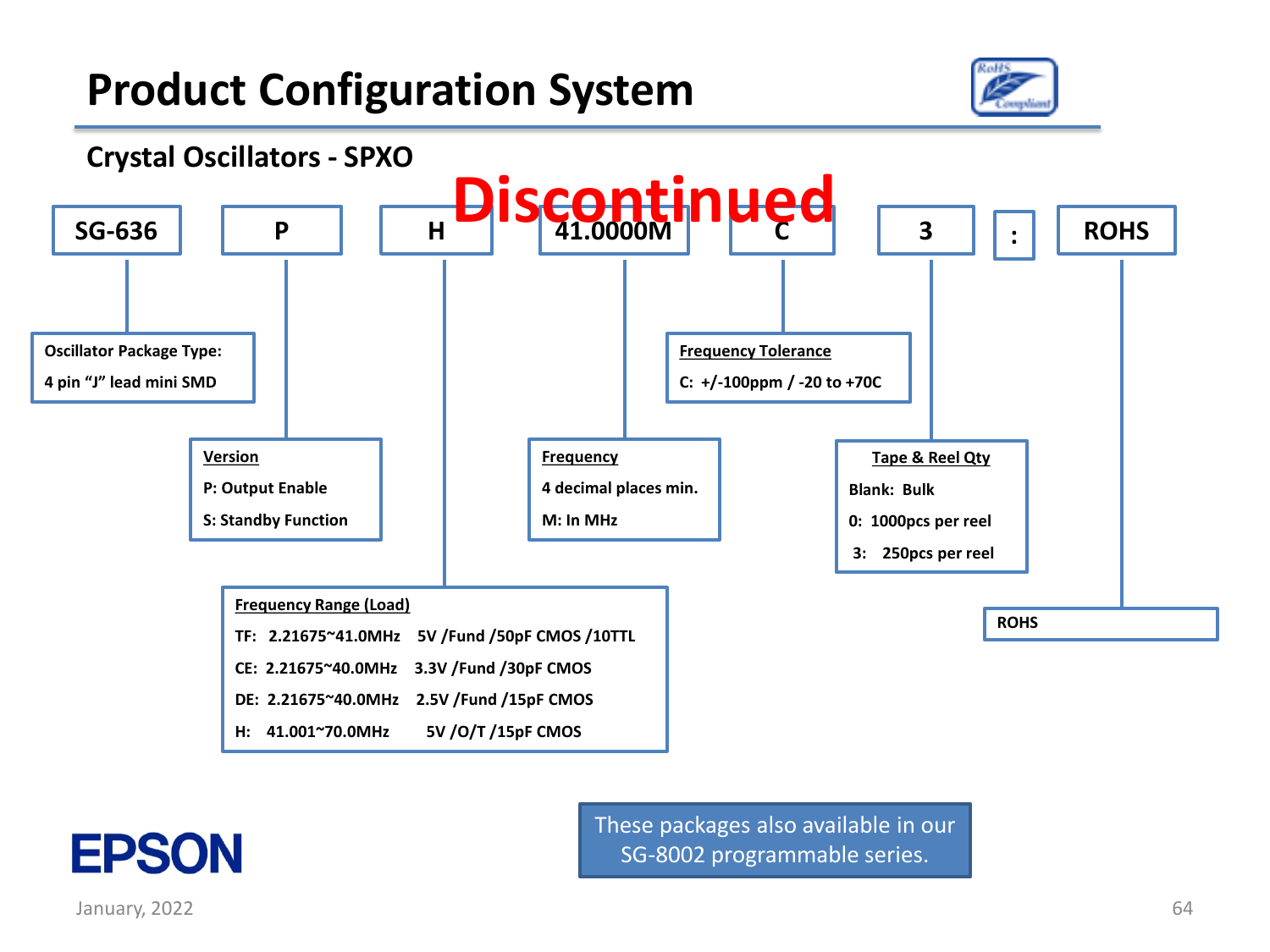

**: PURE SN**





These packages also available in our SG-8002 programmable series.

## **EPSON**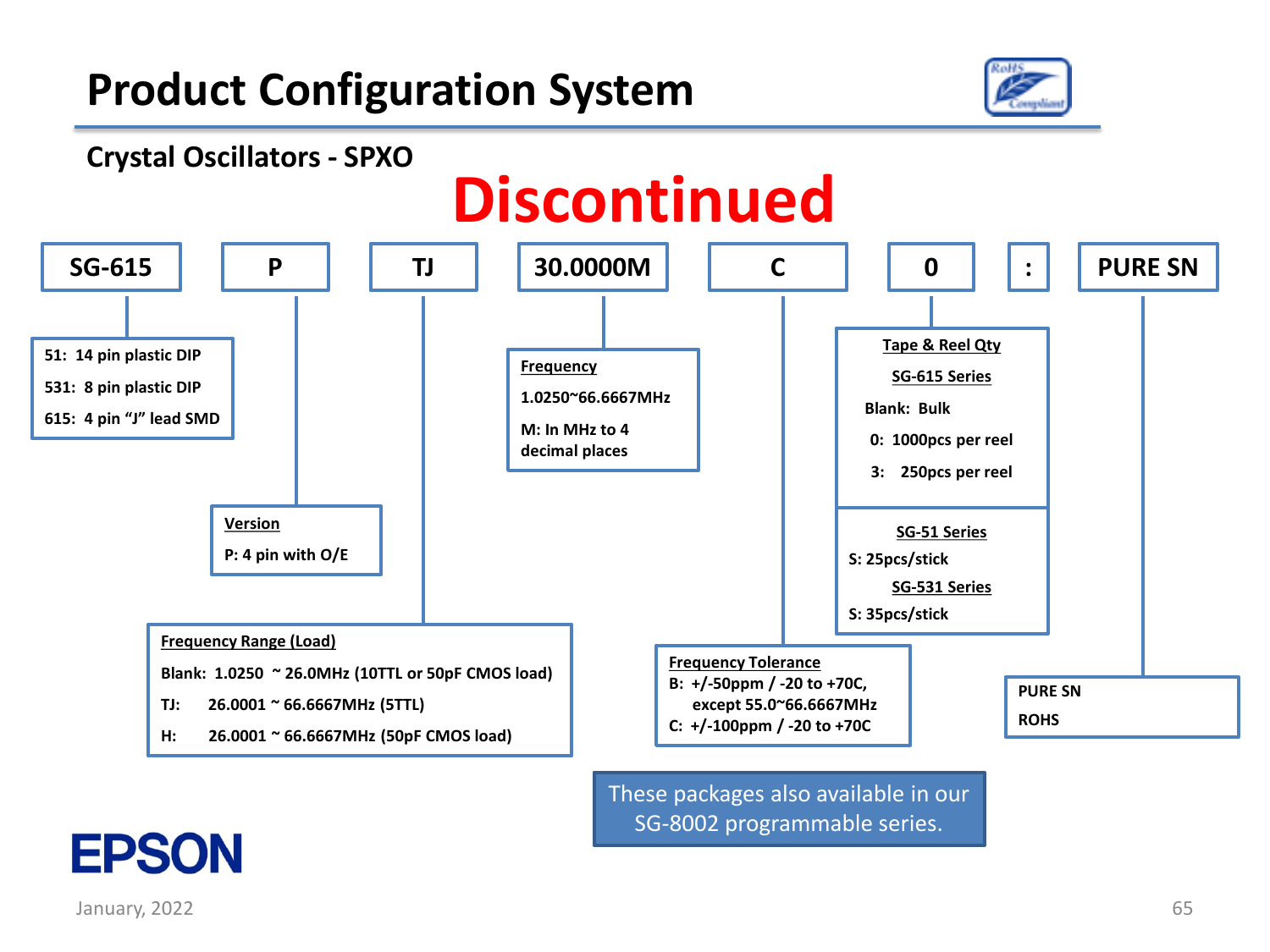



These packages also available in our SG-8002 programmable series.

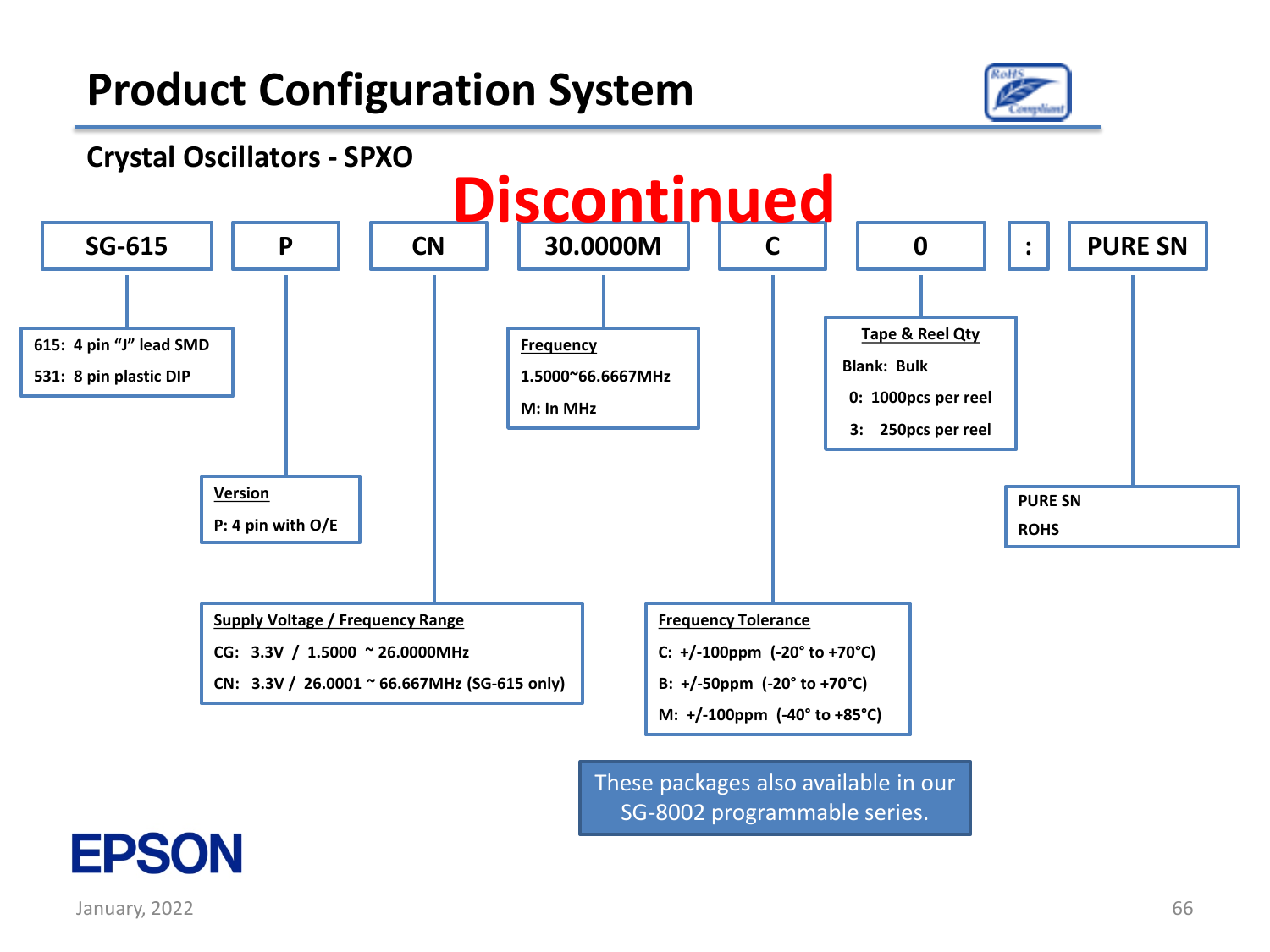



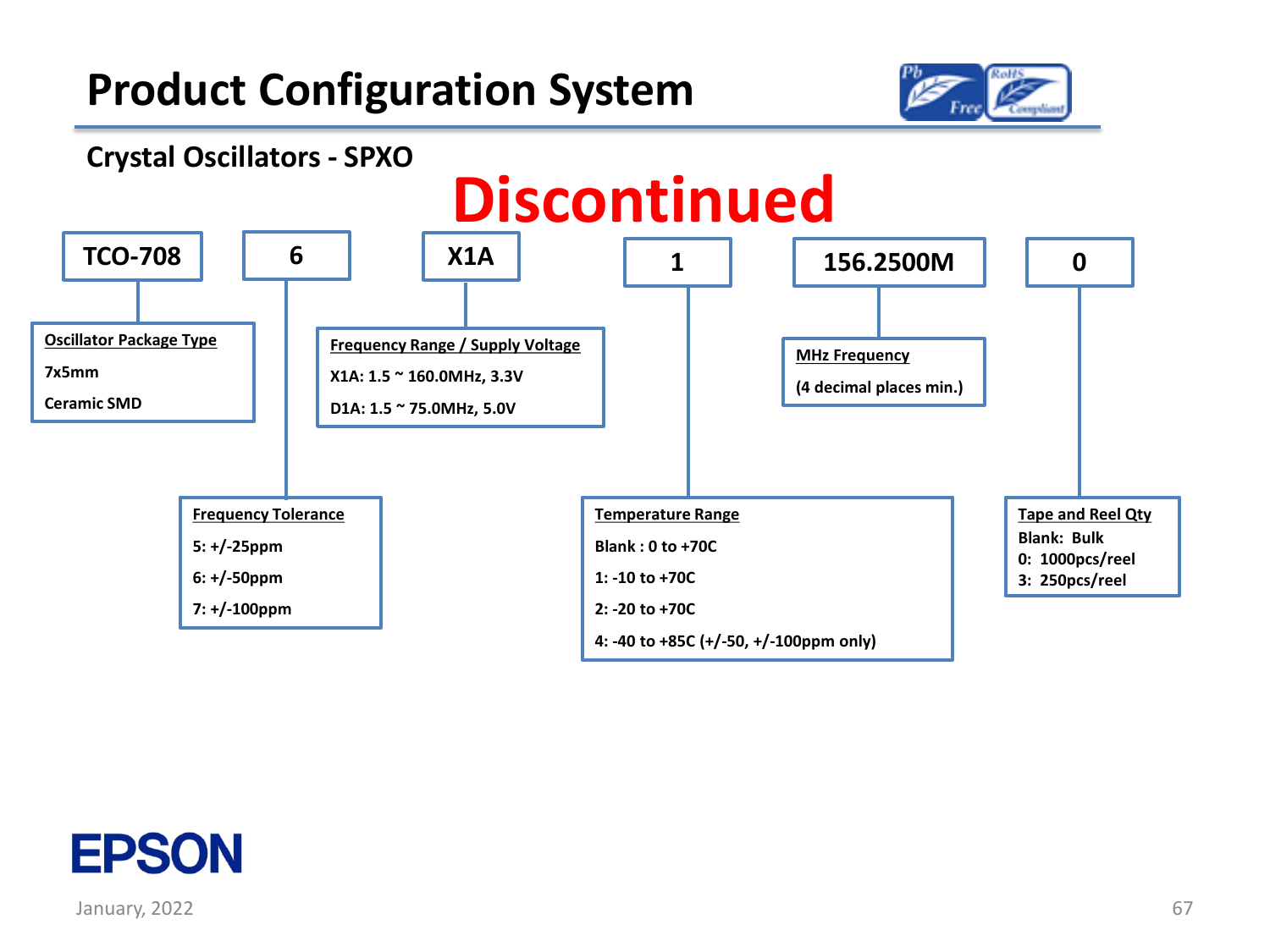